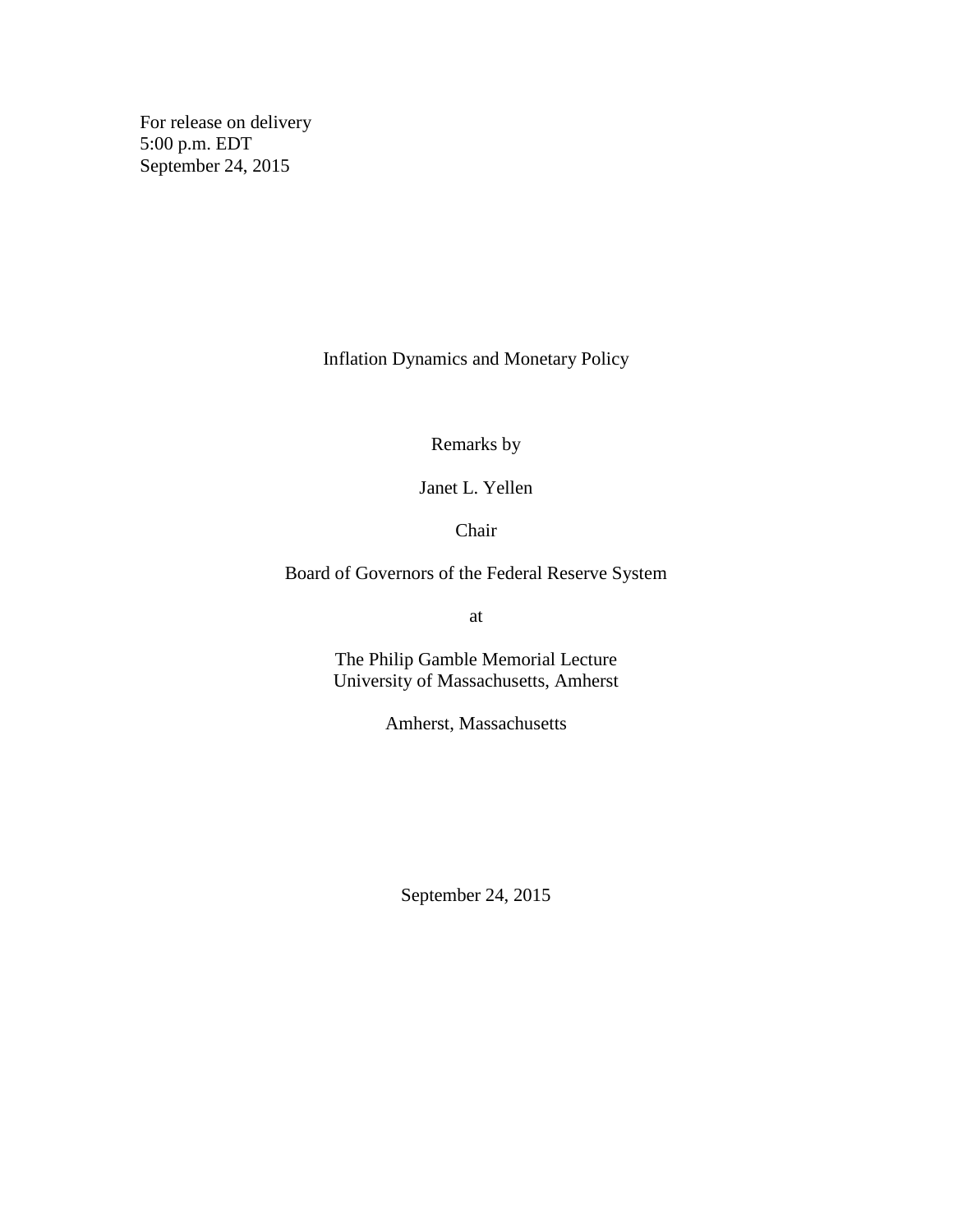I would like to thank Michael Ash for his kind introduction and the University of Massachusetts for the honor of being invited to deliver this year's Philip Gamble Memorial Lecture.

In my remarks today, I will discuss inflation and its role in the Federal Reserve's conduct of monetary policy. I will begin by reviewing the history of inflation in the United States since the 1960s, highlighting two key points: that inflation is now much more stable than it used to be, and that it is currently running at a very low level. I will then consider the costs associated with inflation, and why these costs suggest that the Federal Reserve should try to keep inflation close to 2 percent. After briefly reviewing our policy actions since the financial crisis, I will discuss the dynamics of inflation and their implications for the outlook and monetary policy.

#### **Historical Review of Inflation**

A crucial responsibility of any central bank is to control inflation, the average rate of increase in the prices of a broad group of goods and services. Keeping inflation stable at a moderately low level is important because, for reasons I will discuss, inflation that is high, excessively low, or unstable imposes significant costs on households and businesses. As a result, inflation control is one half of the dual mandate that Congress has laid down for the Federal Reserve, which is to pursue maximum employment and stable prices.

The Federal Reserve has not always been successful in fulfilling the price stability element of its mandate. The dashed red line in figure 1 plots the four-quarter percent change in the price index for personal consumption expenditures (PCE)--the measure of inflation that the Fed's policymaking body, the Federal Open Market Committee, or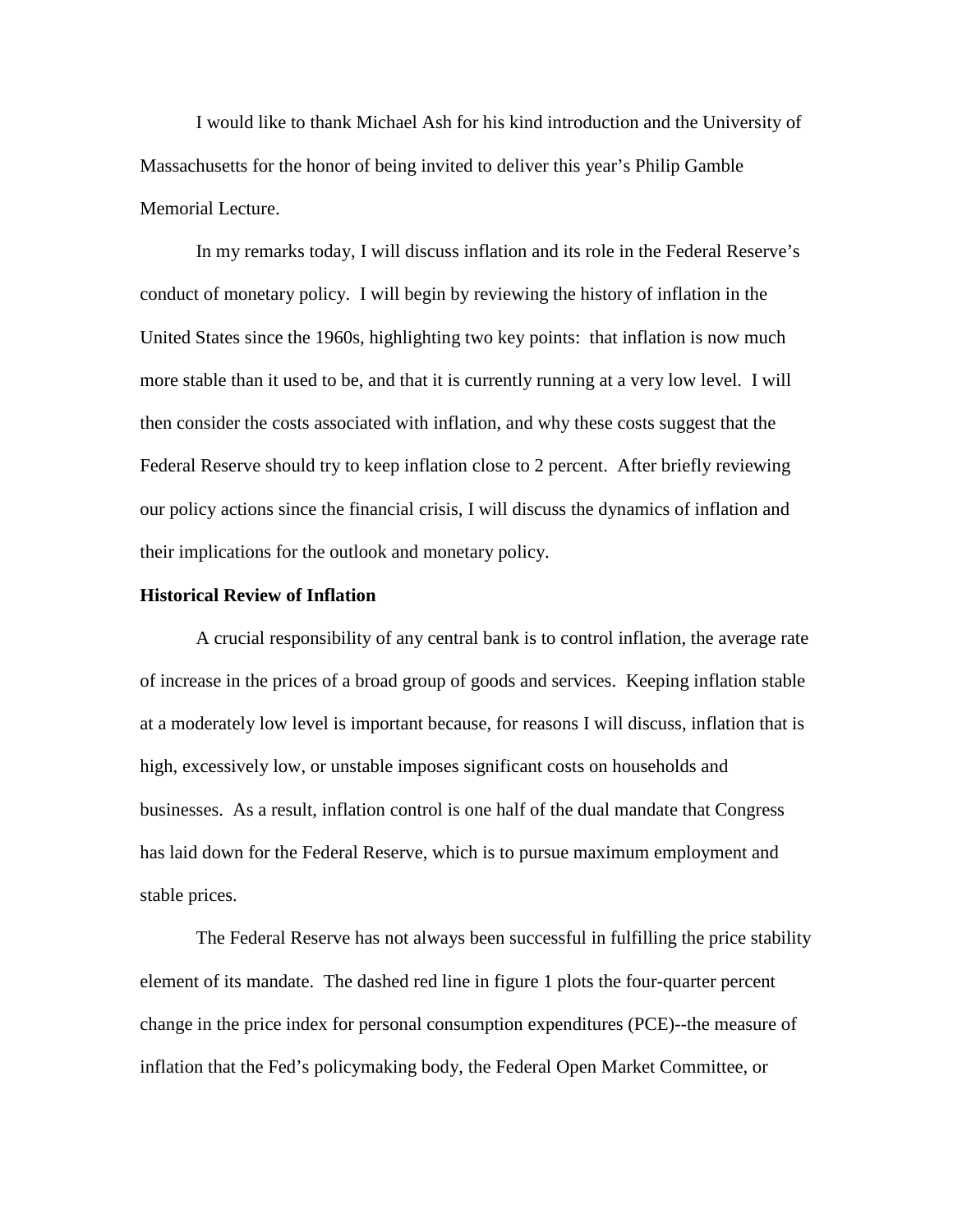FOMC, uses to define its longer-run inflation goal.<sup>1</sup> Starting in the mid-1960s, inflation began to move higher. Large jumps in food and energy prices played a role in this upward move, but they were not the whole story, for, as illustrated here, inflation was already moving up before the food and energy shocks hit in the 1970s and the early 1980s.<sup>2</sup> And if we look at core inflation, the solid black line, which excludes food and energy prices, we see that it too starts to move higher in the mid-1960s and rises to very elevated levels during the 1970s, which strongly suggests that something more than the energy and food price shocks must have been at work.

A second important feature of inflation over this period can be seen if we examine an estimate of its long-term trend, which is plotted as the dotted black line in figure 1. At each point in time, this trend is defined as the prediction from a statistical model of the level to which inflation is projected to return in the long run once the effects of any shocks to the economy have fully played out.<sup>3</sup> As can be seen from the figure, this estimated trend drifts higher over the 1960s and 1970s, implying that during this period

<sup>&</sup>lt;sup>1</sup> See the Federal Open Market Committee's Statement on Longer-Run Goals and Monetary Policy Strategy, available on the Board's website at

www.federalreserve.gov/monetarypolicy/files/FOMC\_LongerRunGoals.pdf.<br><sup>2</sup> The first jump in energy prices in the 1970s reflected a rise in crude oil prices whose proximate cause was the so-called Arab oil embargo that followed the 1973 Arab-Israeli War; the first jump in food prices was caused by disease and poor harvests combined with low levels of inventories (particularly for grains) in many countries. The second energy price shock resulted from a jump in crude oil prices following the 1978-79 revolution in Iran and subsequent Iraqi invasion; the second food price shock was largely attributable to bad weather and disease. (See Blinder and Rudd, 2013, for an assessment of the effect that these and other special factors--including the imposition and removal of price controls over the 1971-74 period--had on consumer price inflation in the 1970s and 1980s.)<br><sup>3</sup> The predicted long-run trend shown here updates an estimate made by Peneva and Rudd (2015), which

uses a vector autoregression (VAR) with time-varying parameters and stochastic volatility to compute a stochastic trend for inflation (see that paper for additional details regarding model specification and data definitions). The estimation procedure for the VAR is similar to that used by Clark and Terry (2010), which in turn follows Cogley and Sargent (2005); see also Cogley and others (2010) and Ascari and Sbordone (2014) for related applications.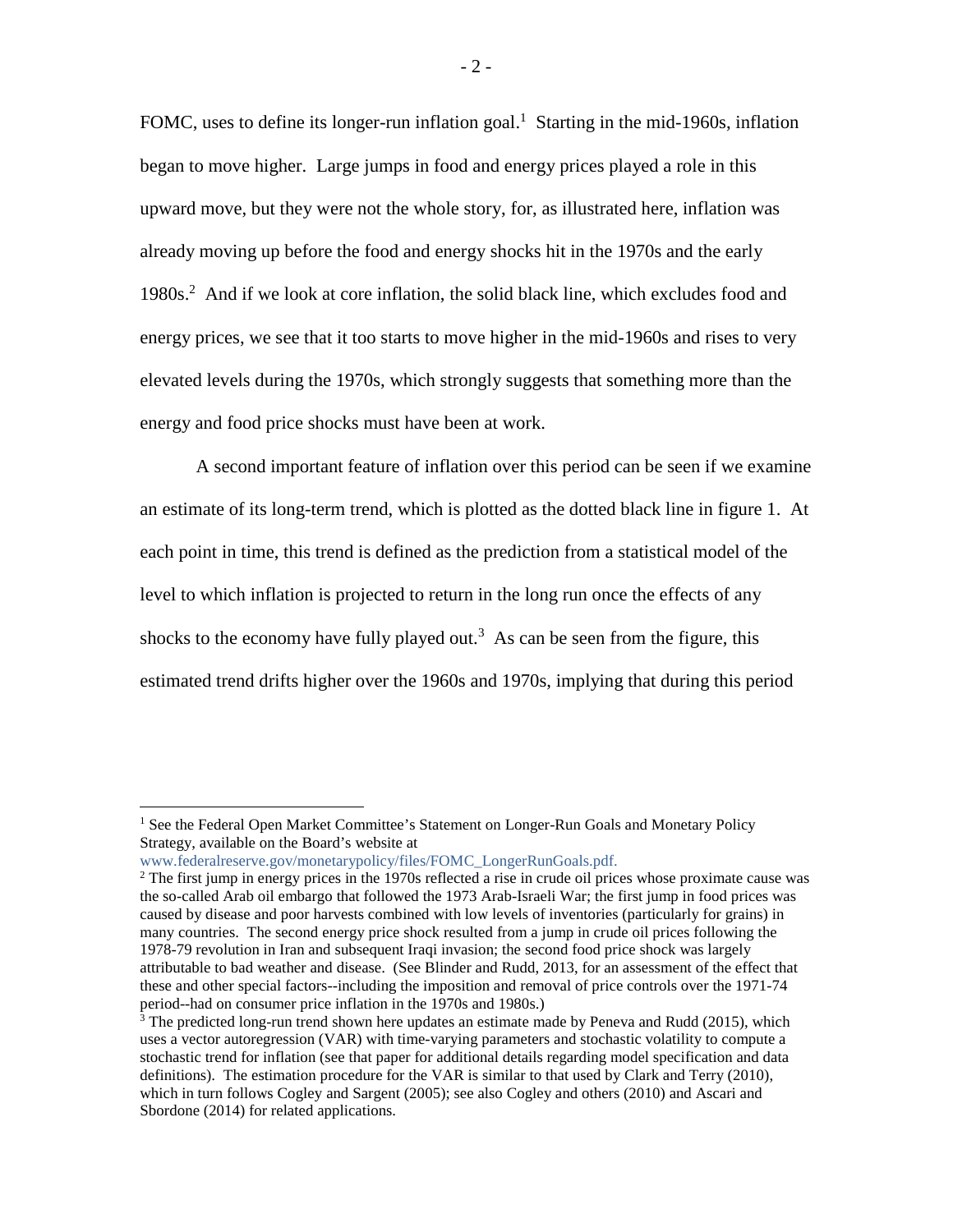there was no stable "anchor" to which inflation could be expected to eventually return--a conclusion generally supported by other procedures for estimating trend inflation.

Today many economists believe that these features of inflation in the late 1960s and 1970s--its high level and lack of a stable anchor--reflected a combination of factors, including chronically overheated labor and product markets, the effects of the energy and food price shocks, and the emergence of an "inflationary psychology" whereby a rise in actual inflation led people to revise up their expectations for future inflation. Together, these various factors caused inflation--actual and expected--to ratchet higher over time. Ultimately, however, monetary policy bears responsibility for the broad contour of what happened to actual and expected inflation during this period because the Federal Reserve was insufficiently focused on returning inflation to a predictable, low level following the shocks to food and energy prices and other disturbances.

In late 1979, the Federal Reserve began significantly tightening monetary policy to reduce inflation. In response to this tightening, which precipitated a severe economic downturn in the early 1980s, overall inflation moved persistently lower, averaging less than 4 percent from 1983 to 1990. Inflation came down further following the 1990-91 recession and subsequent slow recovery and then averaged about 2 percent for many years. Since the recession ended in 2009, however, the United States has experienced inflation running appreciably below the FOMC's 2 percent objective, in part reflecting the gradual pace of the subsequent economic recovery.

Examining the behavior of inflation's estimated long-term trend reveals another important change in inflation dynamics. With the caveat that these results are based on a specific implementation of a particular statistical model, they imply that since the mid-

- 3 -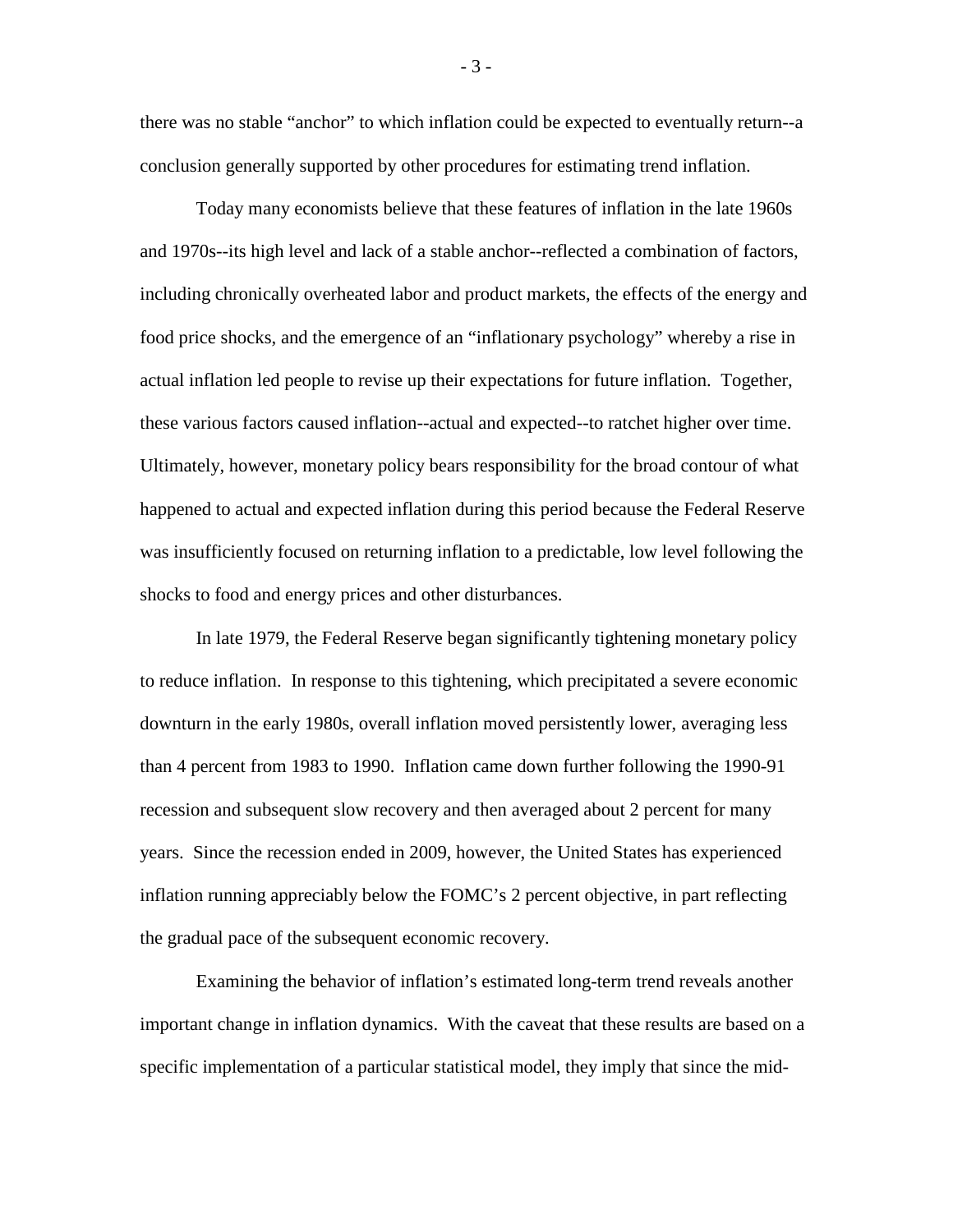1990s there have been no persistent movements in this predicted long-run inflation rate, which has remained very close to 2 percent. Remarkably, this stability is estimated to have continued during and after the recent severe recession, which saw the unemployment rate rise to levels comparable to those seen during the 1981-82 downturn, when the trend did shift down markedly.<sup>4</sup> As I will discuss, the stability of this trend appears linked to a change in the behavior of long-run inflation expectations--measures of which appear to be much better anchored today than in the past, likely reflecting an improvement in the conduct of monetary policy. In any event, this empirical analysis implies that, over the past 20 years, inflation has been much more predictable over the longer term than it was back in the 1970s because the trend rate to which inflation was predicted to return no longer moved around appreciably. That said, inflation still varied considerably from year to year in response to various shocks.

As figure 2 highlights, the United States has experienced very low inflation on average since the financial crisis, in part reflecting persistent economic weakness that has proven difficult to fully counter with monetary policy. Overall inflation (shown as the dashed red line) has averaged only about 1-1/2 percent per year since 2008 and is currently close to zero. This result is not merely a product of falling energy prices, as core inflation (the solid black line) has also been low on average over this period.

#### **Inflation Costs**

In 2012 the FOMC adopted, for the first time, an explicit longer-run inflation objective of 2 percent as measured by the PCE price index.<sup>5</sup> (Other central banks,

- 4 -

 <sup>4</sup> Trend inflation estimates from univariate statistical models manifest somewhat less stability in recent years; see Clark and Bednar (2015).

 $<sup>5</sup>$  In contrast, the FOMC has determined that a number of considerations preclude it from setting a fixed</sup> numerical target for the other leg of its dual mandate, maximum employment. As discussed in its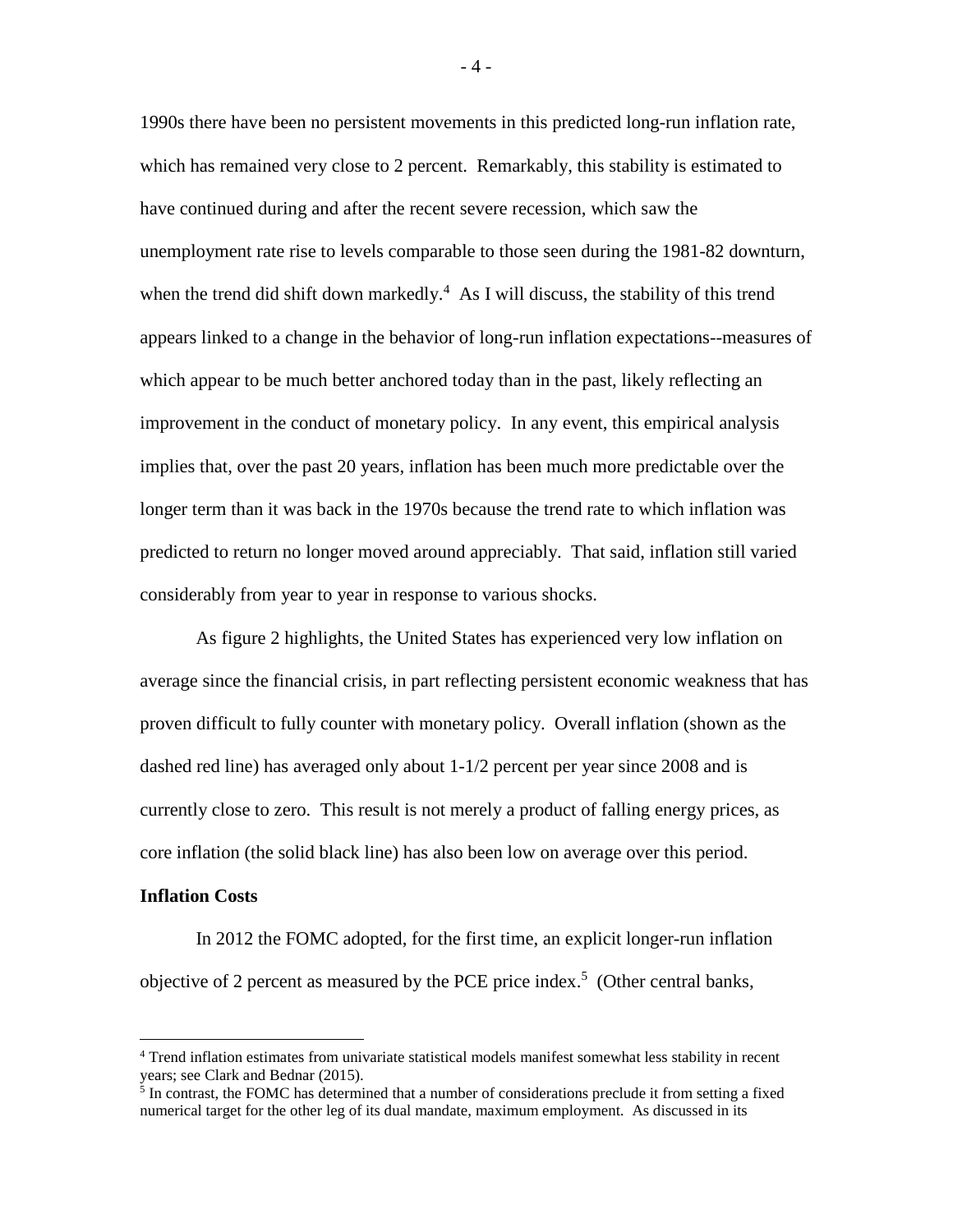including the European Central Bank and the Bank of England, also have a 2 percent inflation target.) This decision reflected the FOMC's judgment that inflation that persistently deviates--up or down--from a fixed low level can be costly in a number of ways. Persistent high inflation induces households and firms to spend time and effort trying to minimize their cash holdings and forces businesses to adjust prices more frequently than would otherwise be necessary. More importantly, high inflation also tends to raise the after-tax cost of capital, thereby discouraging business investment. These adverse effects occur because capital depreciation allowances and other aspects of our tax system are only partially indexed for inflation.<sup>6</sup>

Persistently high inflation, if unanticipated, can be especially costly for households that rely on pensions, annuities, and long-term bonds to provide a significant portion of their retirement income. Because the income provided by these assets is typically fixed in nominal terms, its real purchasing power may decline surprisingly quickly if inflation turns out to be consistently higher than originally anticipated, with potentially serious consequences for retirees' standard of living as they age.<sup>7</sup>

 $\overline{a}$ 

Statement on Longer-Run Goals and Monetary Policy Strategy (see note 1), the maximum level of employment is something that is largely determined by nonmonetary factors that affect the structure and dynamics of the labor market. Moreover, the maximum level of employment, the longer-run "natural" rate of unemployment, and other related aspects of the labor market are not directly observable, can change over time, and can only be estimated imprecisely. As a result, views vary about what labor market conditions would be consistent with a normal level of resource utilization.

 $6$  For a general survey of the costs of high inflation, see Briault (1995). English (1999) discusses costs associated with an increased need for cash management. For a discussion of costs that arise through interactions of inflation with the tax system, see Feldstein (1997, 1999) and Cohen and others (1999). Finally, high inflation may adversely affect the economy's allocation of resources by increasing the magnitude of misalignments in relative prices that result because firms do not continually adjust all of their prices; for a discussion of such costs in the context of the new-Keynesian model of inflation, see Ascari and Sbordone (2014).<br><sup>7</sup> More broadly, if inflation evolves in an unpredictable manner over many years, then even financially

sophisticated households and firms may not be able to avoid significant forecasting errors with their attendant costs. Such costs can arise in a wide variety of situations; for instance, any firm, union, or other entity that engages in a multiyear nominal contract may be adversely affected by unexpected increases or decreases in inflation, although those on the other side of the contract might benefit.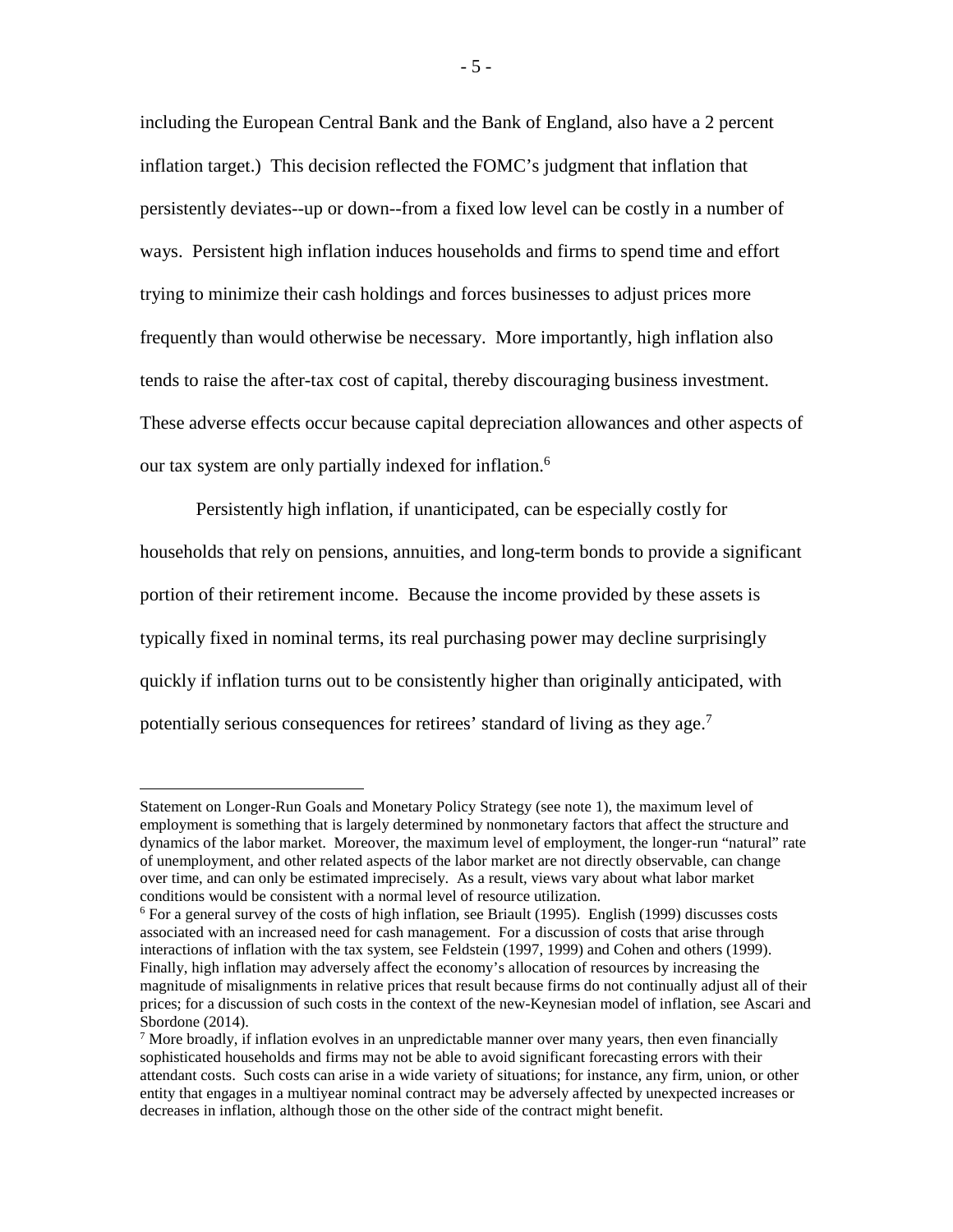An unexpected rise in inflation also tends to reduce the real purchasing power of labor income for a time because nominal wages and salaries are generally slow to adjust to movements in the overall level of prices. Survey data suggest that this effect is probably the number one reason why people dislike inflation so much.<sup>8</sup> In the longer run, however, real wages--that is, wages adjusted for inflation--appear to be largely independent of the average rate of inflation and instead are primarily determined by productivity, global competition, and other nonmonetary factors. In support of this view, figure 3 shows that nominal wage growth tends to broadly track price inflation over long periods of time.

Inflation that is persistently very low can also be costly, and it is such costs that have been particularly relevant to monetary policymakers in recent years. The most important cost is that very low inflation constrains a central bank's ability to combat recessions. Normally, the FOMC fights economic downturns by reducing the nominal federal funds rate, the rate charged by banks to lend to each other overnight. These reductions, current and expected, stimulate spending and hiring by lowering longer-term *real* interest rates--that is, nominal rates adjusted for inflation--and improving financial conditions more broadly. But the federal funds rate and other nominal interest rates cannot go much below zero, since holding cash is always an alternative to investing in securities.<sup>9</sup> Thus, the lowest the FOMC can feasibly push the *real* federal funds rate is essentially the negative value of the inflation rate. As a result, the Federal Reserve has

 <sup>8</sup> For more on this survey, see Shiller (1997).

<sup>&</sup>lt;sup>9</sup> Because of the inconvenience of storing and protecting very large quantities of currency, some firms are willing to pay a premium to hold short-term government securities or bank deposits instead. As a result, several foreign central banks have found it possible to push nominal short-term interest rates somewhat below zero.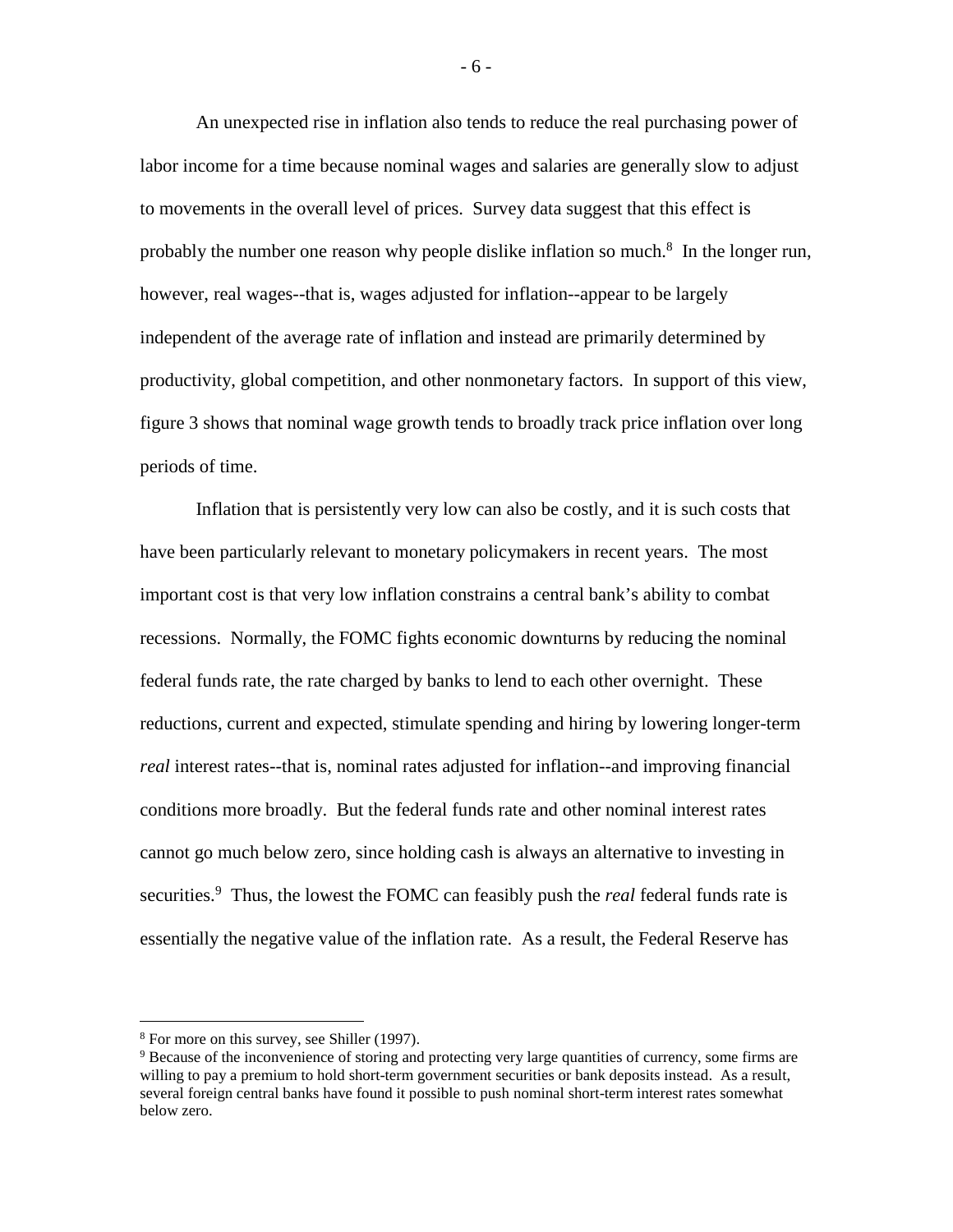less room to ease monetary policy when inflation is very low. This limitation is a potentially serious problem because severe downturns such as the Great Recession may require pushing real interest rates far below zero for an extended period to restore full employment at a satisfactory pace.<sup>10</sup> For this reason, pursuing too low an inflation objective or otherwise tolerating persistently very low inflation would be inconsistent with the other leg of the FOMC's mandate, to promote maximum employment.<sup>11</sup>

An unexpected decline in inflation that is sizable and persistent can also be costly because it increases the debt burdens of borrowers. Consider homeowners who take out a conventional fixed-rate mortgage, with the expectation that inflation will remain close to 2 percent and their nominal incomes will rise about 4 percent per year. If the economy were instead to experience chronic mild deflation accompanied by flat or declining nominal incomes, then after a few years the homeowners might find it noticeably more difficult to cover their monthly mortgage payments than they had originally anticipated. Moreover, if house prices fall in line with consumer prices rather than rising as expected, then the equity in their home will be lower than they had anticipated. This situation, which is sometimes referred to as "debt deflation," would also confront all households with outstanding student loans, auto loans, or credit card debt, as well as businesses that

- 7 -

 $10$  For example, Curdia and others (2014) estimate that stabilizing the economy during the last recession would have required lowering the real federal funds rate to negative 10 percent for a time; by comparison, the average value of the real federal funds has been only negative 1-1/4 percent since early 2009. Of course, the FOMC was able to use other policy tools, such as large-scale asset purchases, to put additional downward pressure on long-term interest rates after the nominal funds rate was cut to near zero; however, those policies had potential costs and risks that made them an imperfect substitute for traditional interest rate policy. See Krugman (1998), Reifschneider and Williams (2000), and Eggertsson and Woodford (2003) for discussions of the effects that low inflation and the zero lower bound on nominal interest rates have on a central bank's ability to stimulate the economy during economic downturns. In addition, see English, Lopez-Salido, and Tetlow (2015) and Engen, Laubach, and Reifschneider (2015) for model-based analyses of the effectiveness of the Federal Reserve's large-scale asset purchases and forward guidance in mitigating the effects of the zero lower bound. Finally, for a discussion of the costs and benefits of employing large scale asset purchases, see Bernanke (2012) and Yellen (2013).

 $11$  For a further discussion of this point, see Mishkin (2007).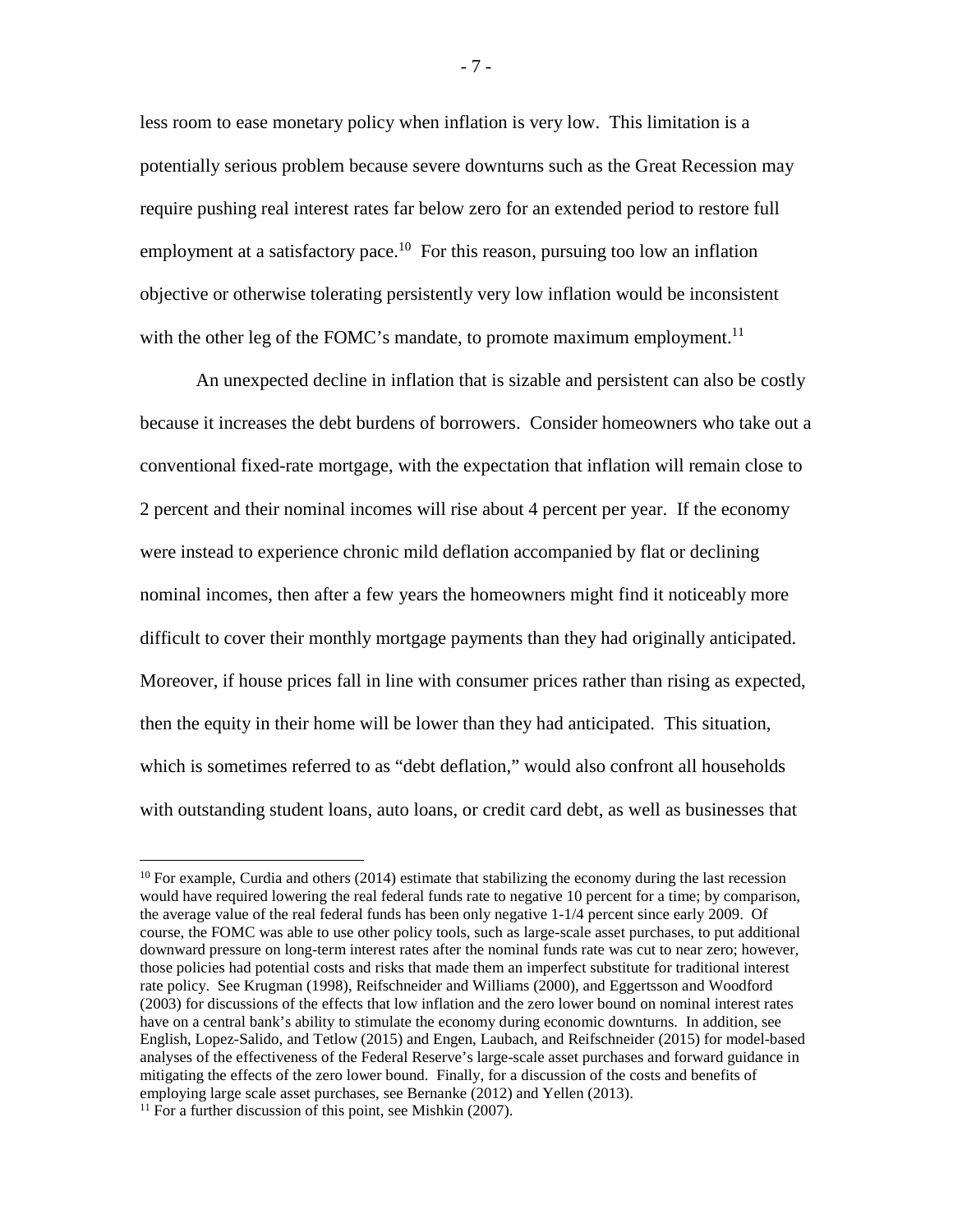had taken out bank loans or issued bonds.12 Of course, in this situation, *lenders* would be receiving more real income. But the net effect on the economy is likely to be negative, in large part because borrowers typically have only a limited ability to absorb losses. And if the increased debt-service burdens and declines in collateral values are severe enough to force borrowers into bankruptcy, then the resultant hardship imposed on families, small business owners, and laid-off workers may be very severe.<sup>13</sup>

### **Monetary Policy Actions since the Financial Crisis**

As I noted earlier, after weighing the costs associated with various rates of inflation, the FOMC decided that 2 percent inflation is an appropriate operational definition of its longer-run price objective.<sup>14</sup> In the wake of the 2008 financial crisis,

 $12$  See Fisher (1933) for an early discussion of debt deflation and its effects on the economy.

<sup>&</sup>lt;sup>13</sup> Very low inflation also can result in chronically higher unemployment by closing off an important way in which the labor market can respond to adverse shocks. In sectors where productivity is lagging or demand is slowing, declines in real wages might be necessary to avoid even worse outcomes, such as layoffs. For various reasons, however, employers often try to avoid *nominal* wage cuts. (Bewley (1999) suggests a number of reasons that firms find cutting nominal wages difficult, including the effect that such cuts have on employee morale. Inflation is therefore often said to "grease the wheels of the labor market" because it permits these required adjustments in real wages to occur through a combination of unchanged nominal wages and rising prices.) But when inflation falls to a very low level, this passive approach to wage reductions may no longer be viable for many firms, causing relatively more of the burden of adjustment to fall on employment.

<sup>&</sup>lt;sup>14</sup> Blanchard, Dell'Ariccia and Mauro (2010), among others, have recently suggested that central banks should consider raising their inflation targets, on the grounds that conditions since the financial crisis have demonstrated that monetary policy is more constrained by the effective lower bound (ELB) on nominal interest rates than was originally estimated. Ball (2013), for example, has proposed 4 percent as a more appropriate target for the FOMC. While it is certainly true that earlier analyses of ELB costs significantly underestimated the likelihood of severe recessions and slow recoveries of the sort recently experienced in the United States and elsewhere (see Chung and others, 2012), it is also the case that these analyses did not take into account central banks' ability to use large-scale asset purchases and other unconventional tools to mitigate the costs arising from the ELB constraint. In addition, it is not obvious that a modestly higher target rate of inflation would have greatly increased the Federal Reserve's ability to support real activity in the special conditions that prevailed in the wake of the financial crisis, when some of the channels through which lower interest rates stimulate aggregate spending, such as housing construction, were probably attenuated. Beyond these tactical considerations, however, changing the FOMC's long-run inflation objective would risk calling into question the FOMC's commitment to stabilizing inflation at any level because it might lead people to suspect that the target could be changed opportunistically in the future. If so, then the key benefits of stable inflation expectations discussed below--an increased ability of monetary policy to fight economic downturns without sacrificing price stability--might be lost. Moreover, if the purpose of a higher inflation target is to increase the ability of central banks to deal with the severe recessions that follow financial crises, then a better strategic approach might be to rely on more vigorous supervisory and macroprudential policies to reduce the likelihood of such events. Finally, targeting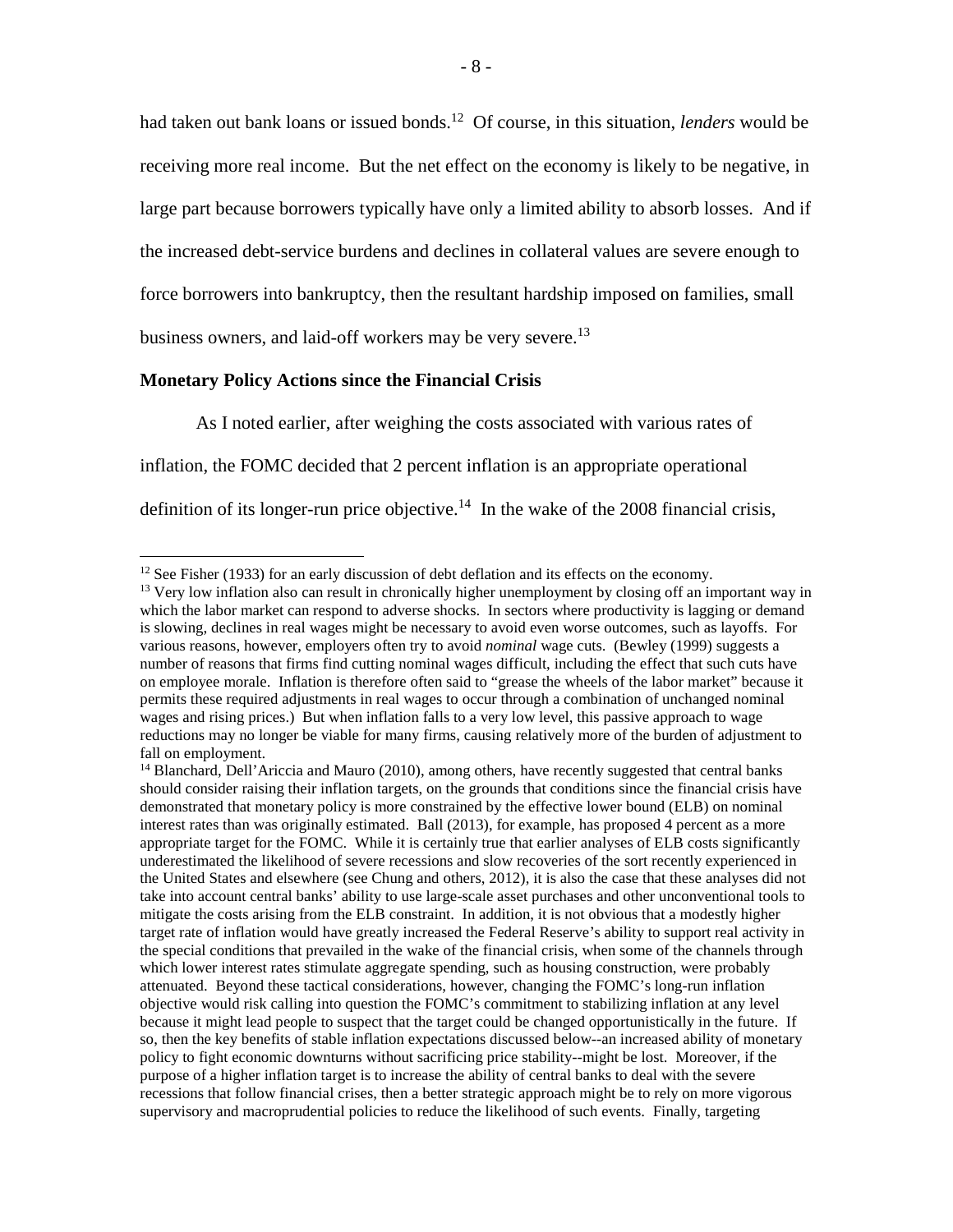however, achieving both this objective and full employment (the other leg of the Federal Reserve's dual mandate) has been difficult, as shown in figure 4. Initially, the unemployment rate (the solid black line) soared and inflation (the dashed red line) fell sharply. Moreover, after the recession officially ended in 2009, the subsequent recovery was significantly slowed by a variety of persistent headwinds, including households with underwater mortgages and high debt burdens, reduced access to credit for many potential borrowers, constrained spending by state and local governments, and weakened foreign growth prospects. In an effort to return employment and inflation to levels consistent with the Federal Reserve's dual mandate, the FOMC took a variety of unprecedented actions to help lower longer-term interest rates, including reducing the federal funds rate (the dotted black line) to near zero, communicating to the public that short-term interest rates would likely stay exceptionally low for some time, and buying large quantities of longer-term Treasury debt and agency-issued mortgage-backed securities.<sup>15</sup>

These actions contributed to highly accommodative financial conditions, thereby helping to bring about a considerable improvement in labor market conditions over time. The unemployment rate, which peaked at 10 percent in 2009, is now 5.1 percent, slightly above the median of FOMC participants' current estimates of its longer-run normal level. Although other indicators suggest that the unemployment rate currently understates how much slack remains in the labor market, on balance the economy is no longer far away

 $\overline{a}$ 

inflation in the vicinity of 4 percent or higher would stretch the meaning of "stable prices" in the Federal Reserve Act.

<sup>&</sup>lt;sup>15</sup> For a more complete listing of the Federal Reserve's policy actions in recent years, see "The Federal" Reserve's Response to the Financial Crisis and Action to Foster Maximum Employment and Price Stability," a webpage available on the Board's website at

www.federalreserve.gov/monetarypolicy/bst\_crisisresponse.htm. Also see Engen, Laubach, and Reifschneider (2015) for an analysis of the combined macroeconomic effects of the FOMC's asset purchases and guidance concerning the future path of the federal funds rate.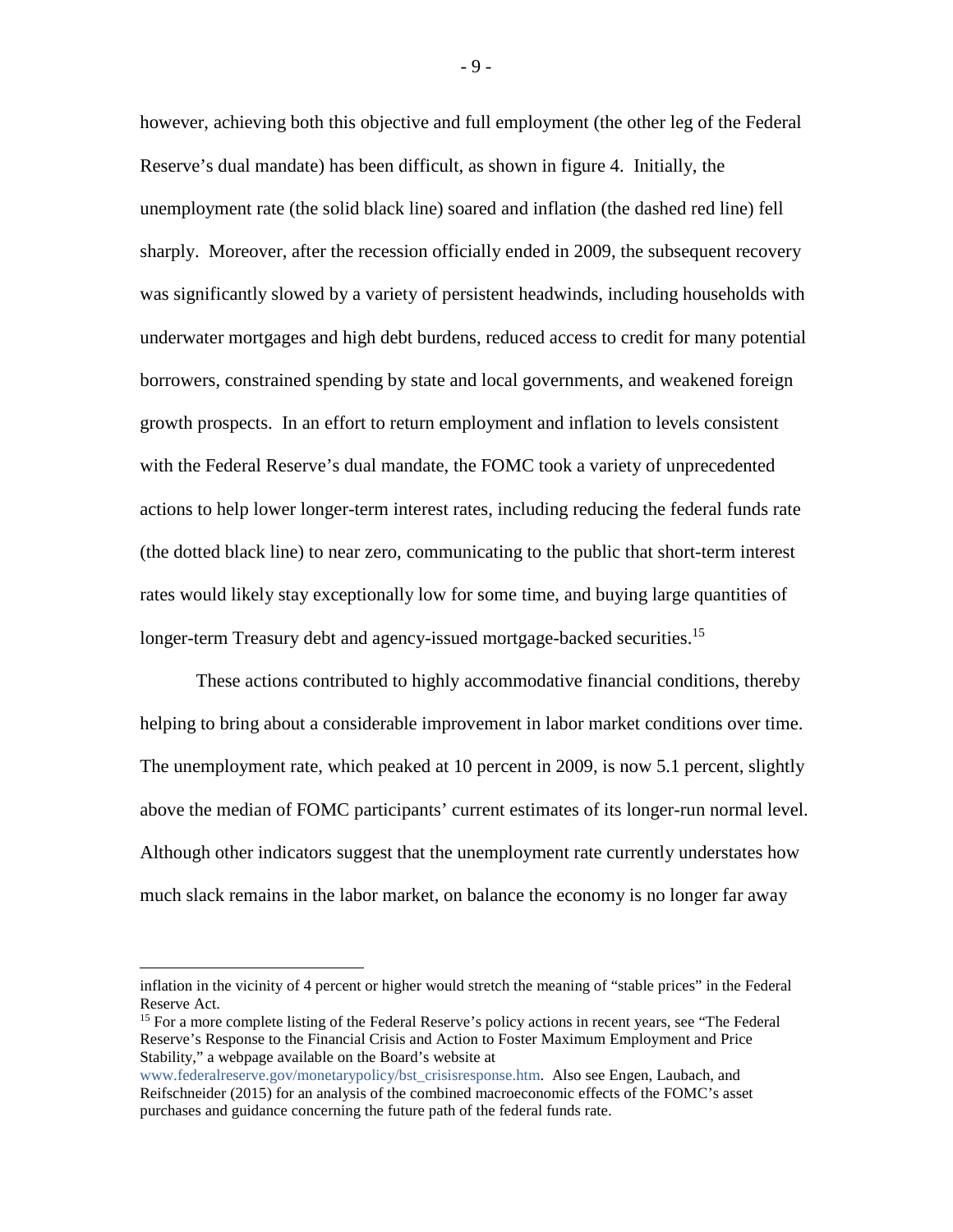from full employment. In contrast, inflation has continued to run below the Committee's objective over the past several years, and over the past 12 months it has been essentially zero. Nevertheless, the Committee expects that inflation will gradually return to 2 percent over the next two or three years. I will now turn to the determinants of inflation and the factors that underlie this expectation.

#### **Inflation Dynamics**

Models used to describe and predict inflation commonly distinguish between changes in food and energy prices--which enter into total inflation--and movements in the prices of other goods and services--that is, core inflation. This decomposition is useful because food and energy prices can be extremely volatile, with fluctuations that often depend on factors that are beyond the influence of monetary policy, such as technological or political developments (in the case of energy prices) or weather or disease (in the case of food prices). As a result, core inflation usually provides a better indicator than total inflation of where total inflation is headed in the medium term.<sup>16</sup> Of course, food and energy account for a significant portion of household budgets, so the Federal Reserve's inflation objective is defined in terms of the overall change in consumer prices.

What, then, determines core inflation? Recalling figure 1, core inflation tends to fluctuate around a longer-term trend that now is essentially stable. Let me first focus on these fluctuations before turning to the trend. Economic theory suggests, and empirical analysis confirms, that such deviations of inflation from trend depend partly on the

<sup>&</sup>lt;sup>16</sup> Several other approaches are commonly used to abstract from the short-term volatility of overall inflation and thereby better discern its medium-term direction. For example, one procedure removes the components of the total PCE price index with the largest or smallest price changes before computing the average price change, yielding the "trimmed mean" PCE index; another uses the *median* price change in a given period, rather than the mean change, to represent the overall inflation rate. In practice, simply using core inflation does about as well in predicting overall inflation over the coming year and beyond as these alternative procedures (see Detmeister, 2011, 2012).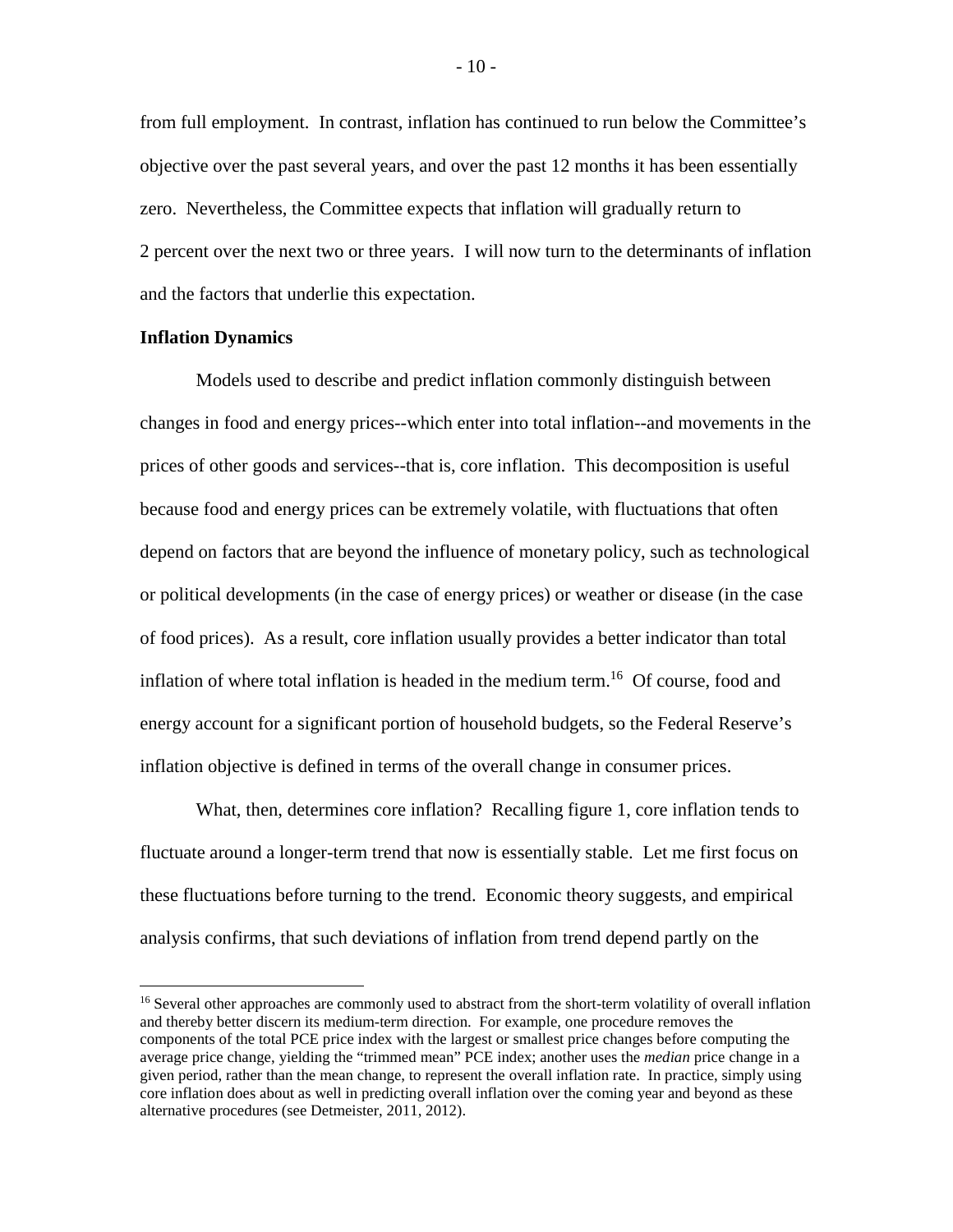intensity of resource utilization in the economy--as approximated, for example, by the gap between the actual unemployment rate and its so-called natural rate, or by the shortfall of actual gross domestic product (GDP) from potential output. This relationship--which likely reflects, among other things, a tendency for firms' costs to rise as utilization rates increase--represents an important channel through which monetary policy influences inflation over the medium term, although in practice the influence is modest and gradual. Movements in certain types of input costs, particularly changes in the price of imported goods, also can cause core inflation to deviate noticeably from its trend, sometimes by a marked amount from year to year.<sup>17</sup> Finally, a nontrivial fraction of the quarter-to-quarter, and even the year-to-year, variability of inflation is attributable to idiosyncratic and often unpredictable shocks.<sup>18</sup>

What about the determinants of inflation's longer-term trend? Here, it is instructive to compare the purely statistical estimate of the trend rate of future inflation shown earlier in figure 1 with survey measures of people's actual expectations of longrun inflation, as is done in figure 5. Theory suggests that inflation expectations--which presumably are linked to the central bank's inflation goal--should play an important role in actual price setting.<sup>19</sup> Indeed, the contours of these series are strikingly similar, which

 $17$  Another input cost that can affect core inflation is the price of energy; in recent decades, however, the pass-through of energy price changes to core inflation appears much smaller than in previous periods (see Hooker, 2002; Clark and Terry, 2010).

<sup>&</sup>lt;sup>18</sup> Some of these idiosyncratic shocks are related to identifiable factors, such as changes in Medicare reimbursement rates or movements in the (imputed) price of holding a checking account. (Both of these factors are included in the services component of the PCE price index, but not the consumer price index (CPI).) However, not all idiosyncratic shocks can be reliably traced to specific factors, as a significant fraction represents unpredictable "noise."

<sup>&</sup>lt;sup>19</sup> Most theoretical versions of the Phillips curve suggest that inflation should depend on short-run inflation expectations, but, as an empirical matter, measures of long-run expectations appear to explain the data better.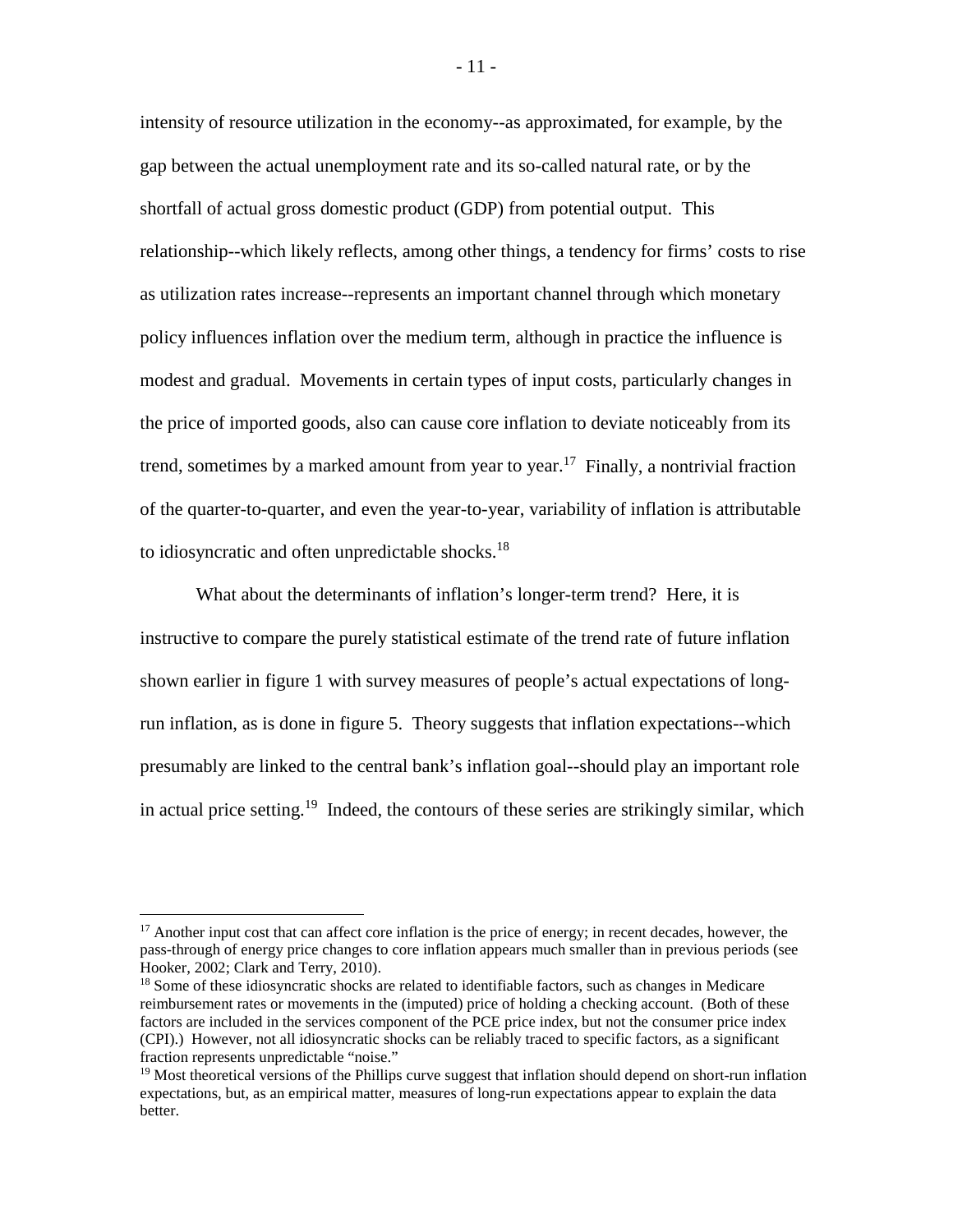suggests that the estimated trend in inflation is in fact related to households' and firms' long-run inflation expectations. $^{20}$ 

To summarize, this analysis suggests that economic slack, changes in imported goods prices, and idiosyncratic shocks all cause core inflation to deviate from a longerterm trend that is ultimately determined by long-run inflation expectations. As some will recognize, this model of core inflation is a variant of a theoretical model that is commonly referred to as an *expectations-augmented Phillips curve.* 21 Total inflation in turn reflects movements in core inflation, combined with changes in the prices of food and energy.

An important feature of this model of inflation dynamics is that the overall effect that variations in resource utilization, import prices, and other factors will have on inflation depends crucially on whether these influences also affect long-run inflation expectations. Figure 6 illustrates this point with a stylized example of the inflation consequences of a gradual increase in the level of import prices--perhaps occurring in response to stronger real activity abroad or a fall in the exchange value of the dollar--that causes the rate of change of import prices to be elevated for a time.<sup>22</sup> First, consider the

<sup>&</sup>lt;sup>20</sup> See Clark and Davig (2008); see also Faust and Wright (2013), who make a related point in the context of inflation forecasting. Note that the question about expected inflation in the University of Michigan Surveys of Consumers is not phrased in terms of a specific measure of prices, so its level--as opposed to its contour--cannot be directly compared with a particular measure of inflation such as the change in the PCE price index.

 $21$  See Tobin (1972) and Friedman (1968) for early discussions of the theory underpinning the expectationsaugmented Phillips curve. Theoretical descriptions of the inflation process remain an active area of research in economics. In recent years, many economic theorists have used a so-called new-Keynesian framework--in which optimizing agents are assumed to face constraints on price or wage setting in the form of adjustment costs or explicit nominal contracts--to model inflation dynamics (see Woodford, 2003, chapter 3, for a textbook treatment). Although these new-Keynesian inflation models can differ importantly in their specifics, they all tend to assign a central role to inflation expectations and resource utilization as drivers of inflation dynamics.

 $^{22}$  In this exercise, we ignore any inflation effects that might arise because of shifts in resource utilization induced by the change in import prices, which are expressed relative to core prices.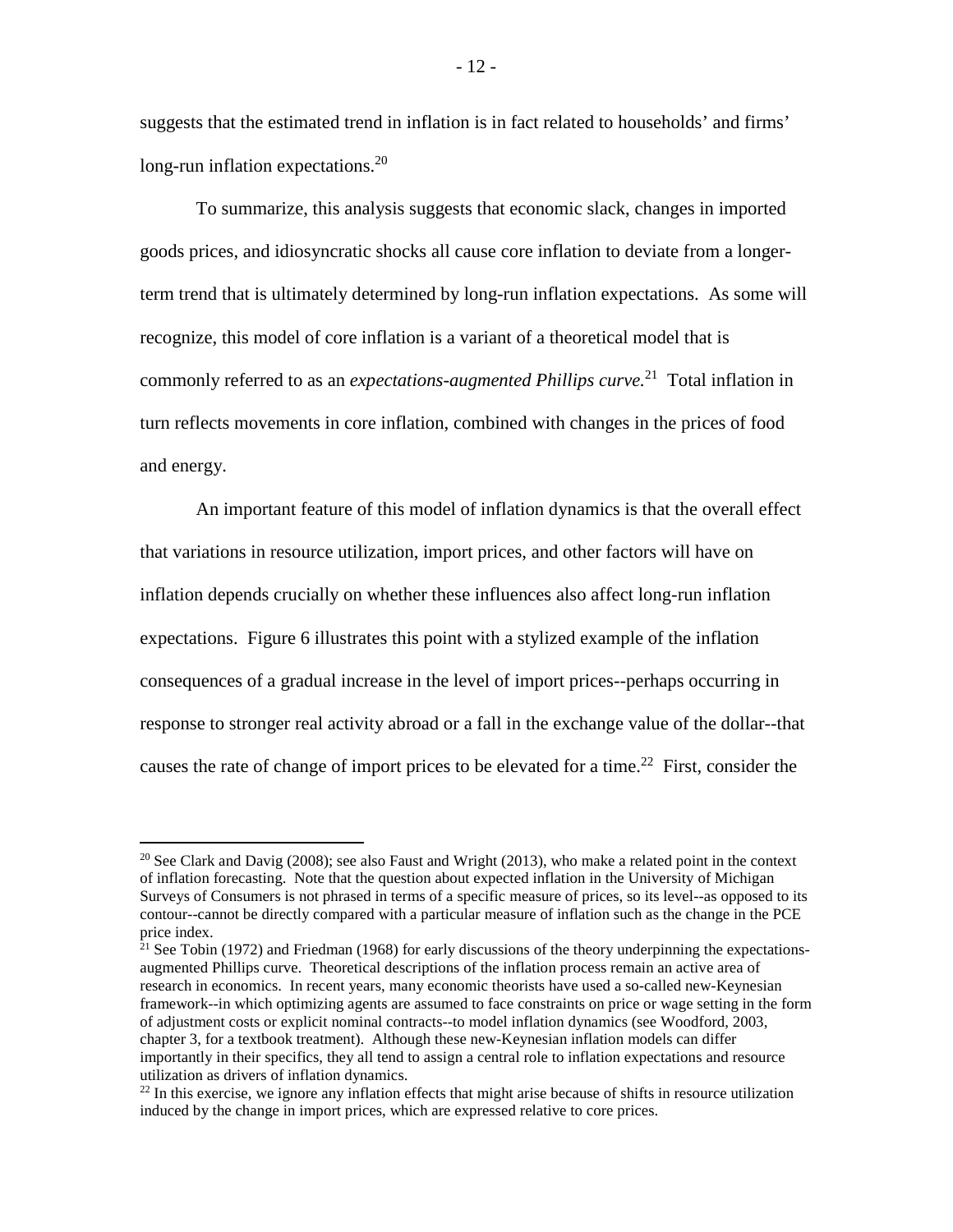situation shown in panel A, in which households' and firms' expectations of inflation are not solidly anchored, but instead adjust in response to the rates of inflation that are actually observed.<sup>23</sup> Such conditions--which arguably prevailed in the United States from the 1970s to the mid-1990s--could plausibly arise if the central bank has, in the past, allowed significant and persistent movements in inflation to occur. In this case, the temporary rise in the rate of change of import prices results in a permanent increase in inflation. This shift occurs because the initial increase in inflation generated by a period of rising import prices leads households and firms to revise up their expectations of future inflation. A permanent rise in inflation would also result from a sustained rise in the level of oil prices or a temporary increase in resource utilization.

By contrast, suppose that inflation expectations are instead well anchored, perhaps because the central bank has been successful over time in keeping inflation near some specified target and has made it clear to the public that it intends to continue to do so. Then the response of inflation to a temporary increase in the rate of change of import prices or any other transitory shock will resemble the pattern shown in panel B. In this case, inflation will deviate from its longer-term level only as long as import prices are rising. But once they level out, inflation will fall back to its previous trend in the absence of other disturbances.24

A key implication of these two examples is that the presence of well-anchored inflation expectations greatly enhances a central bank's ability to pursue *both* of its

 $^{23}$  An expectations-augmented Phillips curve in which expectations of inflation are assumed to eventually respond one-for-one to actual past inflation is typically referred to as an *accelerationist* Phillips curve.

 $24$  Qualitatively similar results obtain in fully specified structural models with rational expectations-including the FRB/US, EDO, and SIGMA models maintained at the Federal Reserve Board--in which the long-term behavior of inflation and inflation expectations is governed by the central bank's (fixed) inflation objective.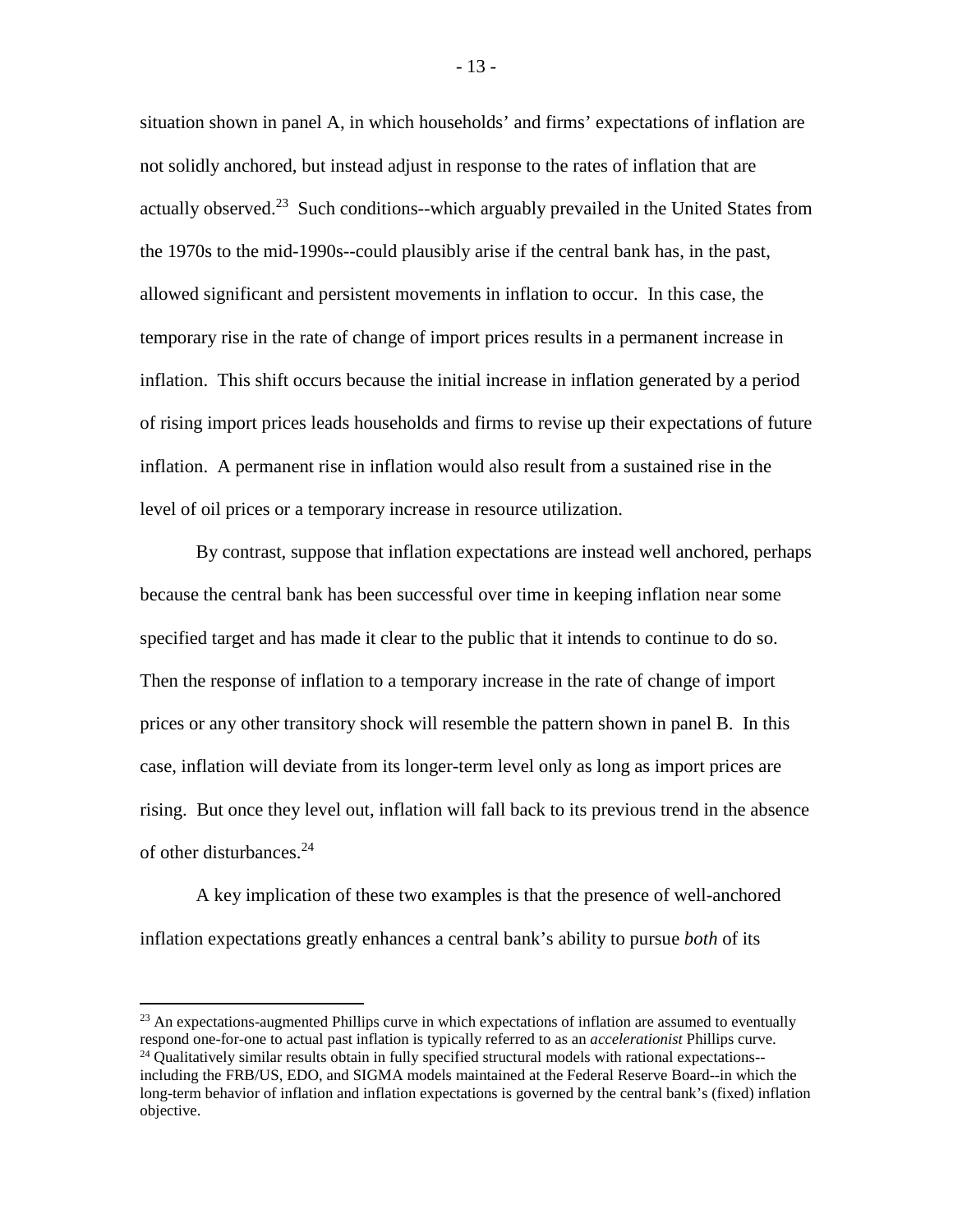objectives--namely, price stability and full employment. Because temporary shifts in the rate of change of import prices or other transitory shocks have no permanent influence on expectations, they have only a transitory effect on inflation. As a result, the central bank can "look through" such short-run inflationary disturbances in setting monetary policy, allowing it to focus on returning the economy to full employment without placing price stability at risk. Indeed, the Federal Reserve has done just that in setting monetary policy over the past decade or more. Moreover, as I will discuss shortly, these inflation dynamics are a key reason why the FOMC expects inflation to return to 2 percent over the next few years.

On balance, the evidence suggests that inflation expectations are in fact well anchored at present. Figure 7 plots the two survey measures of longer-term expected inflation I presented earlier, along with a measure of longer-term inflation compensation derived as the difference between yields on nominal Treasury securities and inflationindexed ones, called TIPS. Since the late 1990s, survey measures of longer-term inflation expectations have been quite stable; this stability has persisted in recent years despite a deep recession and concerns expressed by some observers regarding the potential inflationary effects of unconventional monetary policy. The fact that these survey measures appear to have remained anchored at about the same levels that prevailed prior to the recession suggests that, once the economy has returned to full employment (and absent any other shocks), core inflation should return to *its* pre-recession average level of about 2 percent.

This conclusion is tempered somewhat by recent movements in longer-run inflation compensation, which in principle could reflect changes in investors'

- 14 -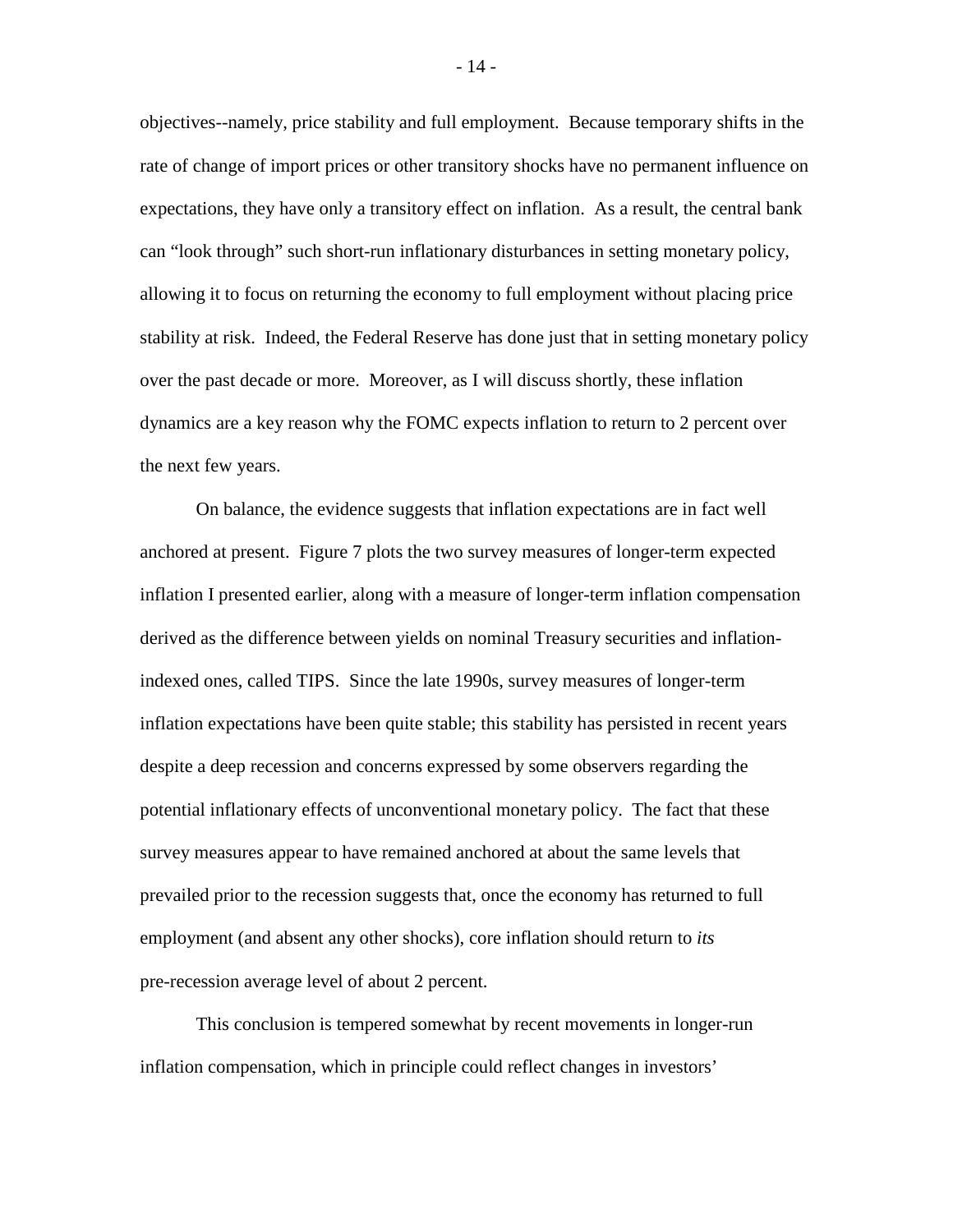expectations for long-run inflation. This measure is now noticeably lower than in the years just prior to the financial crisis.<sup>25</sup> However, movements in inflation compensation are difficult to interpret because they can be driven by factors that are unique to financial markets--such as movements in liquidity or risk premiums--as well as by changes in expected inflation.<sup>26</sup> Indeed, empirical work that attempts to control for these factors suggests that the long-run inflation expectations embedded in asset prices have in fact moved down relatively little over the past decade.<sup>27</sup> Nevertheless, the decline in inflation compensation over the past year may indicate that financial market participants now see an increased risk of very low inflation persisting.

Although the evidence, on balance, suggests that inflation expectations are well anchored at present, policymakers would be unwise to take this situation for granted. Anchored inflation expectations were not won easily or quickly: Experience suggests that it takes many years of carefully conducted monetary policy to alter what households and firms perceive to be inflation's "normal" behavior, and, furthermore, that a persistent failure to keep inflation under control--by letting it drift either too high or too low for too

 $^{25}$  In evaluating the potential implications of this decline for expected PCE inflation, one also needs to keep in mind that TIPS are indexed to the CPI. CPI inflation generally runs a few tenths of a percentage point higher than PCE inflation, though that differential can vary materially over time.

<sup>&</sup>lt;sup>26</sup> Another complication is that we do not know whose expectations "matter" for determining inflation. Inflation expectations of professional forecasters (such as those collected in the Blue Chip Economic Indicators, the Survey of Professional Forecasters, or the Survey of Primary Dealers) or inflation expectations derived from asset prices probably capture the views of participants in financial markets but need not reflect the views of households and firms more broadly. As an empirical matter, the little information available on the longer-term inflation expectations of firms from the Atlanta Federal Reserve Business Inflation Expectations survey suggests that firms' expectations more closely resemble expectations from the University of Michigan Surveys of Consumers than the expectations of professional forecasters. Similarly, preliminary data from a New Zealand study suggests that inflation forecasts of firms are much more similar to those of households than those of professional forecasters (see Coibion and Gorodnichenko, 2015).

<sup>&</sup>lt;sup>27</sup> D'Amico, Kim, and Wei (2014) examine a number of models that use TIPS yields to back out expected inflation estimates. The best-fitting models show only a small decline in longer-term inflation expectations since 2005.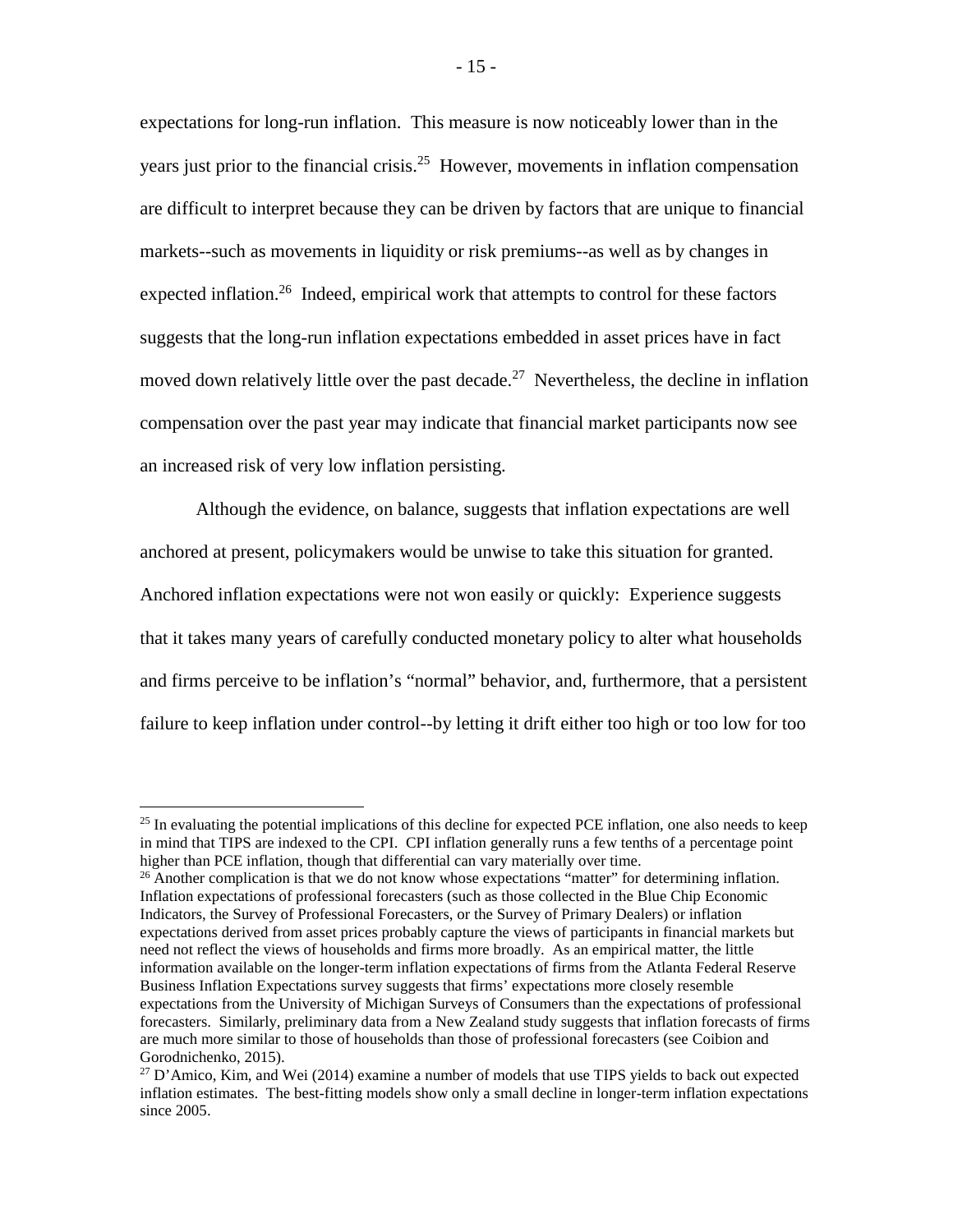long--could cause expectations to once again become unmoored.<sup>28</sup> Given that inflation has been running below the FOMC's objective for several years now, such concerns reinforce the appropriateness of the Federal Reserve's current monetary policy, which remains highly accommodative by historical standards and is directed toward helping return inflation to 2 percent over the medium term.<sup>29</sup>

Before turning to the implications of this inflation model for the current outlook and monetary policy, a cautionary note is in order. The Phillips-curve approach to forecasting inflation has a long history in economics, and it has usefully informed monetary policy decisionmaking around the globe. But the theoretical underpinnings of the model are still a subject of controversy among economists. Moreover, inflation sometimes moves in ways that empirical versions of the model, which necessarily are a

<sup>&</sup>lt;sup>28</sup> My interpretation of the historical evidence is that long-run inflation expectations become anchored at a particular level only after a central bank succeeds in keeping actual inflation near some target level for many years. For that reason, I am somewhat skeptical about the actual effectiveness of any monetary policy that relies primarily on the central bank's theoretical ability to influence the public's inflation expectations directly by simply announcing that it will pursue a different inflation goal in the future. Although such announcements might potentially persuade some financial market participants and professional forecasters to shift their expectations, other members of the public are probably much less likely to do so. Hence, actual inflation would probably be affected only after the central bank has had sufficient time to concretely demonstrate its sustained commitment and ability to generate a new norm for the average level of inflation and the behavior of monetary policy--a process that might take years, based on U.S. experience. Consistent with my assessment that announcements alone are not enough, Bernanke and others (1999) found no evidence across a number of countries that the initial disinflation which follows the adoption of inflation targeting is any less costly than disinflations carried out under alternative monetary regimes.

 $29$  Some might be surprised that the preceding discussion of inflation determinants makes no mention of labor costs. In the past, wages provided a good empirical indicator of the future direction of price inflation; indeed, the presence of a so-called *wage-price spiral*--in which higher price inflation led workers to push for higher wage growth, thereby in turn leading to even faster price increases as firms' labor costs accelerated--was often invoked to explain the inflationary dynamics of the 1970s. The wage-price spiral no longer seems to provide a useful description of the U.S. inflation process. In fact, some evidence suggests that, like inflation, the rate of growth of labor costs is now characterized by a stable long-run trend; again, a likely explanation for this empirical finding is the improved anchoring of long-term inflation expectations. (See Peneva and Rudd, 2015, for some suggestive evidence along these lines.) More generally, movements in labor costs no longer appear to be an especially good guide to future price movements. (This development does not imply that wage developments carry *no* useful information: Because wage growth is influenced by labor market slack, observed movements in compensation gains can provide an indication of how close the economy is to full employment.)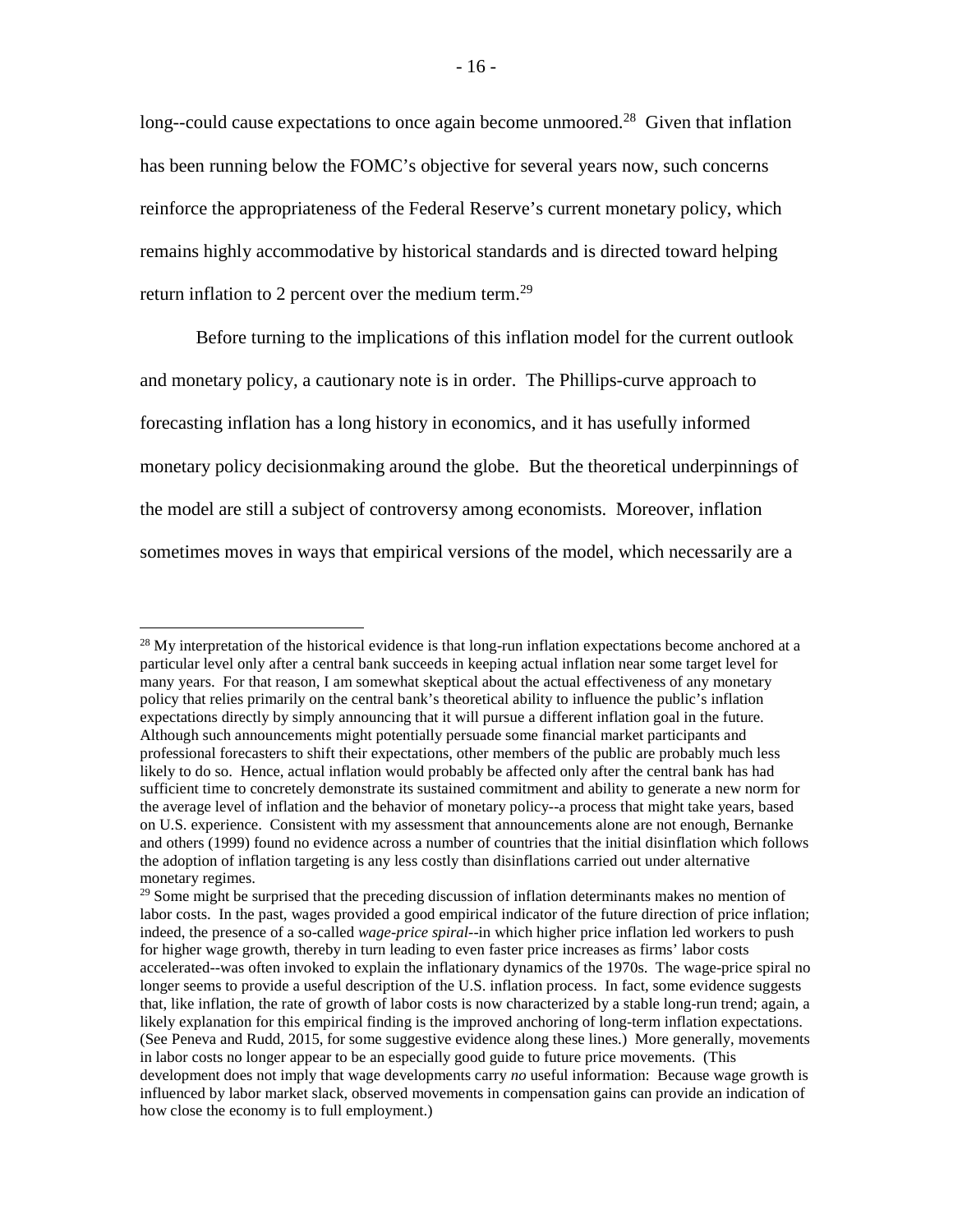simplified version of a complicated reality, cannot adequately explain. For this reason, significant uncertainty attaches to Phillips curve predictions, and the validity of forecasts from this model must be continuously evaluated in response to incoming data.

### **Policy Implications**

Assuming that my reading of the data is correct and long-run inflation expectations are in fact anchored near their pre-recession levels, what implications does the preceding description of inflation dynamics have for the inflation outlook and for monetary policy?

This framework suggests, first, that much of the recent shortfall of inflation from our 2 percent objective is attributable to special factors whose effects are likely to prove transitory. As the solid black line in figure 8 indicates, PCE inflation has run noticeably below our 2 percent objective on average since 2008, with the shortfall approaching about 1 percentage point in both 2013 and 2014 and more than 1-1/2 percentage points this year. The stacked bars in the figure give the contributions of various factors to these deviations from 2 percent, computed using an estimated version of the simple inflation model I just discussed.<sup>30</sup> As the solid blue portion of the bars shows, falling consumer energy prices explain about half of this year's shortfall and a sizable portion of the 2013 and 2014 shortfalls as well. Another important source of downward pressure this year has been a decline in import prices, the portion with orange checkerboard pattern, which

<sup>&</sup>lt;sup>30</sup> For a technical explanation of the procedure used to produce this decomposition, see the appendix. In the decomposition procedure, movements in core inflation affect headline inflation one-for-one; as a result, the contributions of food and energy price inflation are defined as each component's price change relative to the core, weighted by its share in total nominal consumer spending. (Note that the "other" category includes the effects of changes in food prices.) The estimated contribution of movements in import prices is also computed relative to core inflation; thus, if import prices are rising at the same rate as core inflation, they have no estimated effect on the shortfall of overall inflation from 2 percent. In addition, the decomposition takes account of lags in the adjustment of core inflation to movements in resource utilization and other factors.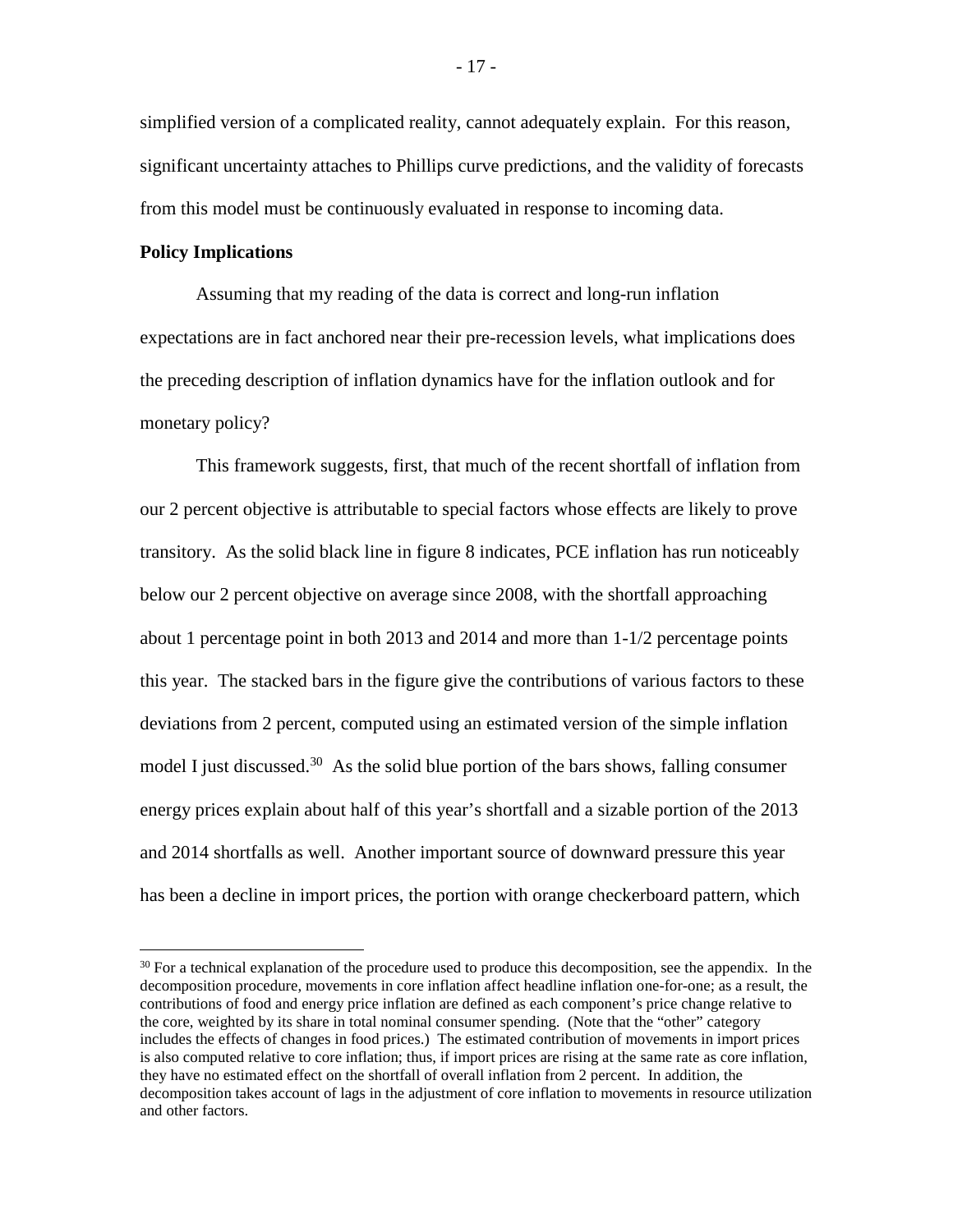is largely attributable to the 15 percent appreciation in the dollar's exchange value over the past year. In contrast, the restraint imposed by economic slack, the green dotted portion, has diminished steadily over time as the economy has recovered and is now estimated to be relatively modest.<sup>31</sup> Finally, a similarly small portion of the current shortfall of inflation from 2 percent is explained by other factors (which include changes in food prices); importantly, the effects of these other factors are transitory and often switch sign from year to year.

Although an accounting exercise like this one is always imprecise and will depend on the specific model that is used, I think its basic message--that the current near-zero rate of inflation can mostly be attributed to the temporary effects of falling prices for energy and non-energy imports--is quite plausible. If so, the 12-month change in total PCE prices is likely to rebound to 1-1/2 percent or higher in 2016, barring a further substantial drop in crude oil prices and provided that the dollar does not appreciate noticeably further.

To be reasonably confident that inflation will return to 2 percent over the next few years, we need, in turn, to be reasonably confident that we will see continued solid economic growth and further gains in resource utilization, with longer-term inflation expectations remaining near their pre-recession level. Fortunately, prospects for the U.S. economy generally appear solid. Monthly payroll gains have averaged close to 210,000 since the start of the year and the overall economy has been expanding modestly faster

 $31$  As discussed later, the current difference between the unemployment rate and its normal longer-run level likely understates the actual amount of slack that remains in the labor market. If so, the estimates reported in figure 8 somewhat understate the contribution of slack to the current shortfall of inflation from 2 percent and, correspondingly, overstate the contribution from other factors. For example, if the standard unemployment gap currently understates the true level of slack by 1/2 percentage point, then the contribution of slack to this year's inflation shortfall is roughly 0.1 percentage point larger than the estimate reported in figure 8.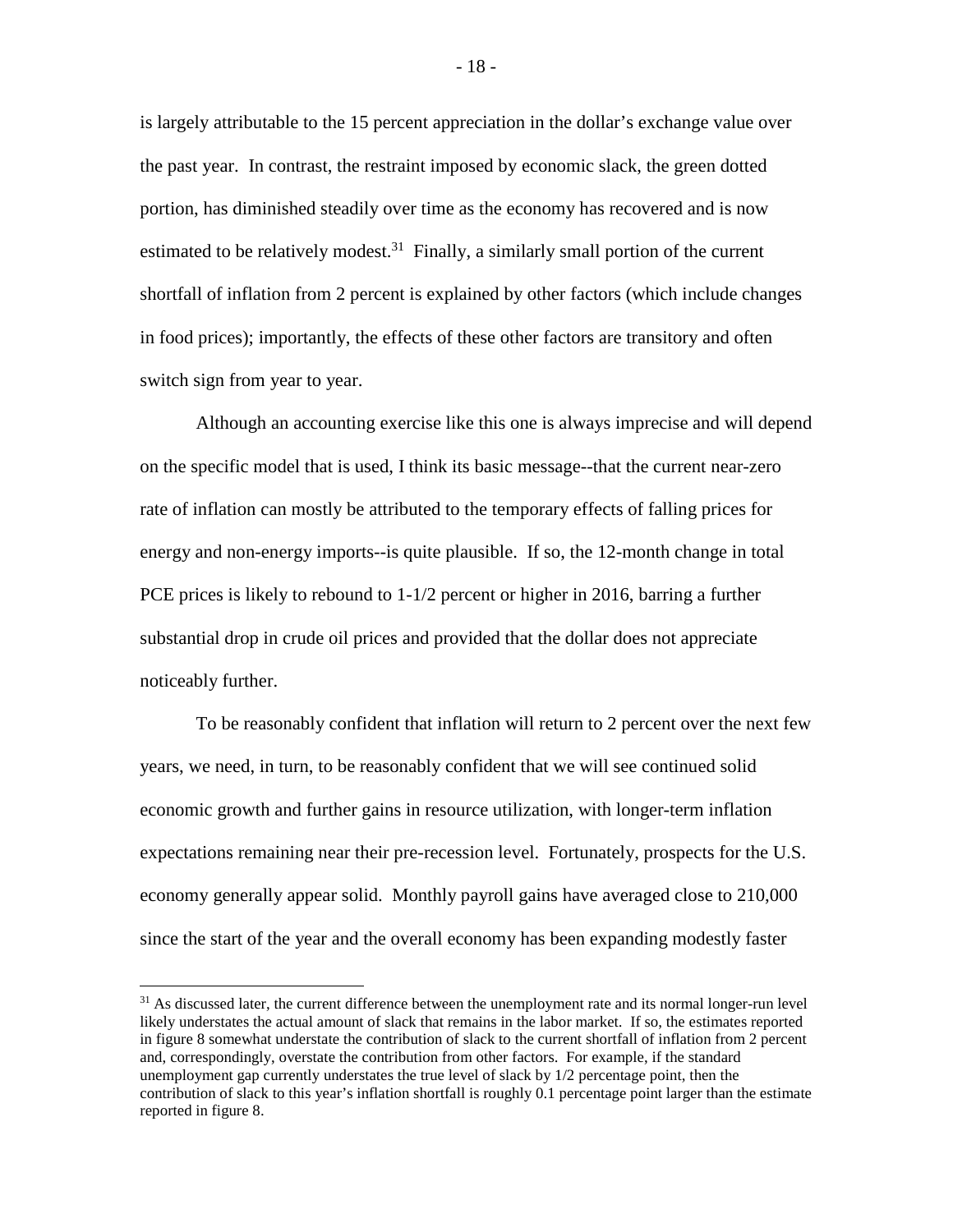than its productive potential. My colleagues and I, based on our most recent forecasts, anticipate that this pattern will continue and that labor market conditions will improve further as we head into 2016.

The labor market has achieved considerable progress over the past several years. Even so, further improvement in labor market conditions would be welcome because we are probably not yet all the way back to full employment. Although the unemployment rate may now be close to its longer-run normal level--which most FOMC participants now estimate is around 4.9 percent--this traditional metric of resource utilization almost certainly understates the actual amount of slack that currently exists: On a cyclically adjusted basis, the labor force participation rate remains low relative to its underlying trend, and an unusually large number of people are working part time but would prefer full-time employment.<sup>32</sup> Consistent with this assessment is the slow pace at which hourly wages and compensation have been rising, which suggests that most firms still find it relatively easy to hire and retain employees.

Reducing slack along these other dimensions may involve a temporary decline in the unemployment rate somewhat below the level that is estimated to be consistent, in the longer run, with inflation stabilizing at 2 percent. For example, attracting discouraged workers back into the labor force may require a period of especially plentiful employment opportunities and strong hiring. Similarly, firms may be unwilling to restructure their operations to use more full-time workers until they encounter greater difficulty filling part-time positions. Beyond these considerations, a modest decline in

- 19 -

 $32$  For a further discussion of the current level of resource utilization, see the Federal Reserve Board's most recent *Monetary Policy Report,* dated July 15, 2015, available on the Board's website at [www.federalreserve.gov/monetarypolicy/mpr\\_default.htm.](http://www.federalreserve.gov/monetarypolicy/mpr_default.htm)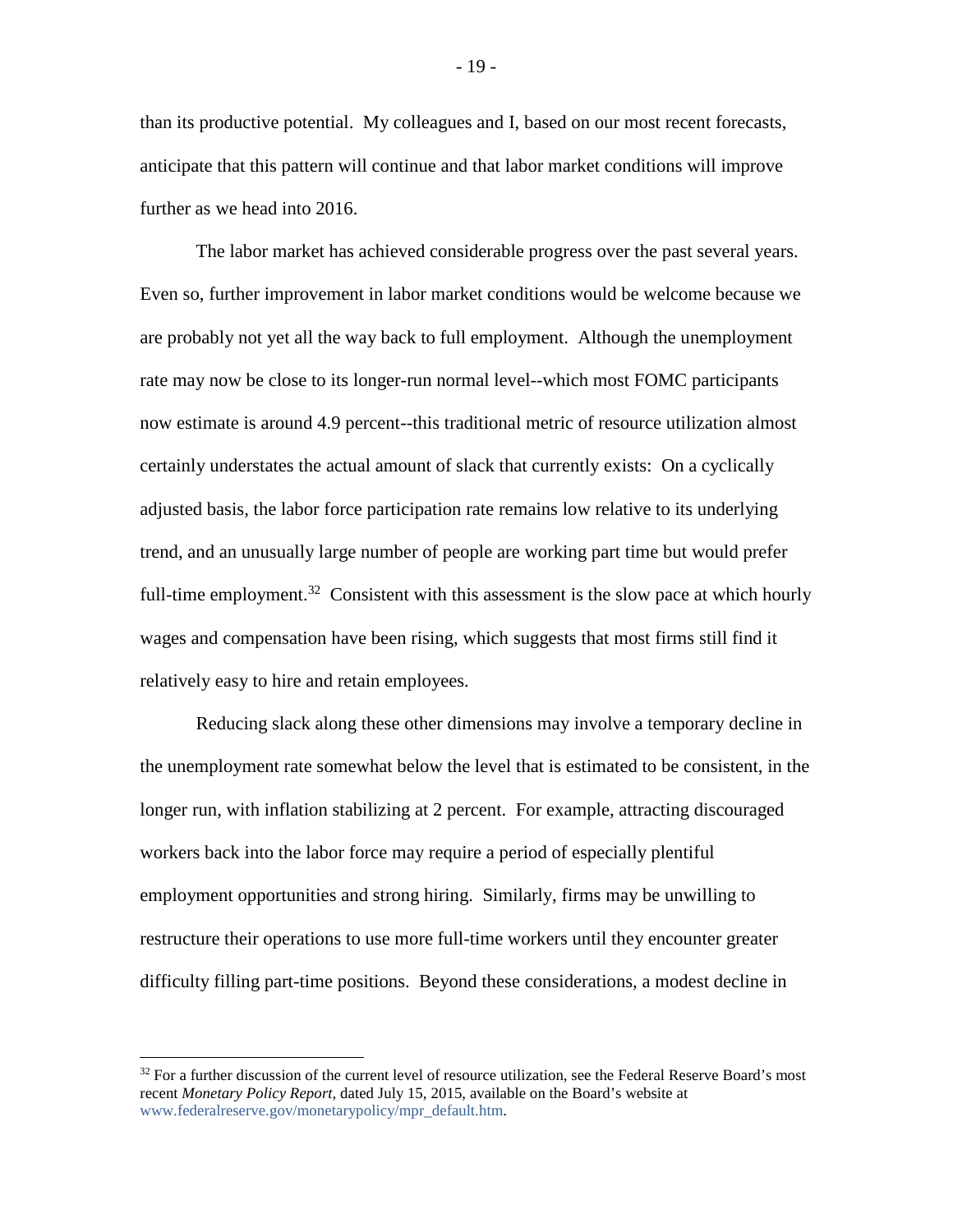the unemployment rate below its long-run level for a time would, by increasing resource utilization, also have the benefit of speeding the return to 2 percent inflation. Finally, albeit more speculatively, such an environment might help reverse some of the significant supply-side damage that appears to have occurred in recent years, thereby improving Americans' standard of living. 33

Consistent with the inflation framework I have outlined, the medians of the projections provided by FOMC participants at our recent meeting show inflation gradually moving back to 2 percent, accompanied by a temporary decline in unemployment slightly below the median estimate of the rate expected to prevail in the longer run. These projections embody two key judgments regarding the projected relationship between real activity and interest rates. First, the real federal funds rate is currently somewhat below the level that would be consistent with real GDP expanding in line with potential, which implies that the unemployment rate is likely to continue to fall in the absence of some tightening. Second, participants implicitly expect that the various headwinds to economic growth that I mentioned earlier will continue to fade, thereby boosting the economy's underlying strength. Combined, these two judgments imply that the real interest rate consistent with achieving and then maintaining full employment in the medium run should rise gradually over time. This expectation, coupled with inherent lags in the response of real activity and inflation to changes in monetary policy, are the key reasons that most of my colleagues and I anticipate that it will likely be appropriate to raise the target range for the federal funds rate sometime later this year and to continue

 $33$  For a discussion of the supply-side damage that has occurred since 2007 and the potential benefits of partially reversing it through more accommodative monetary policy, see Reifschneider, Wascher, and Wilcox (2015) and Van Zandweghe (forthcoming).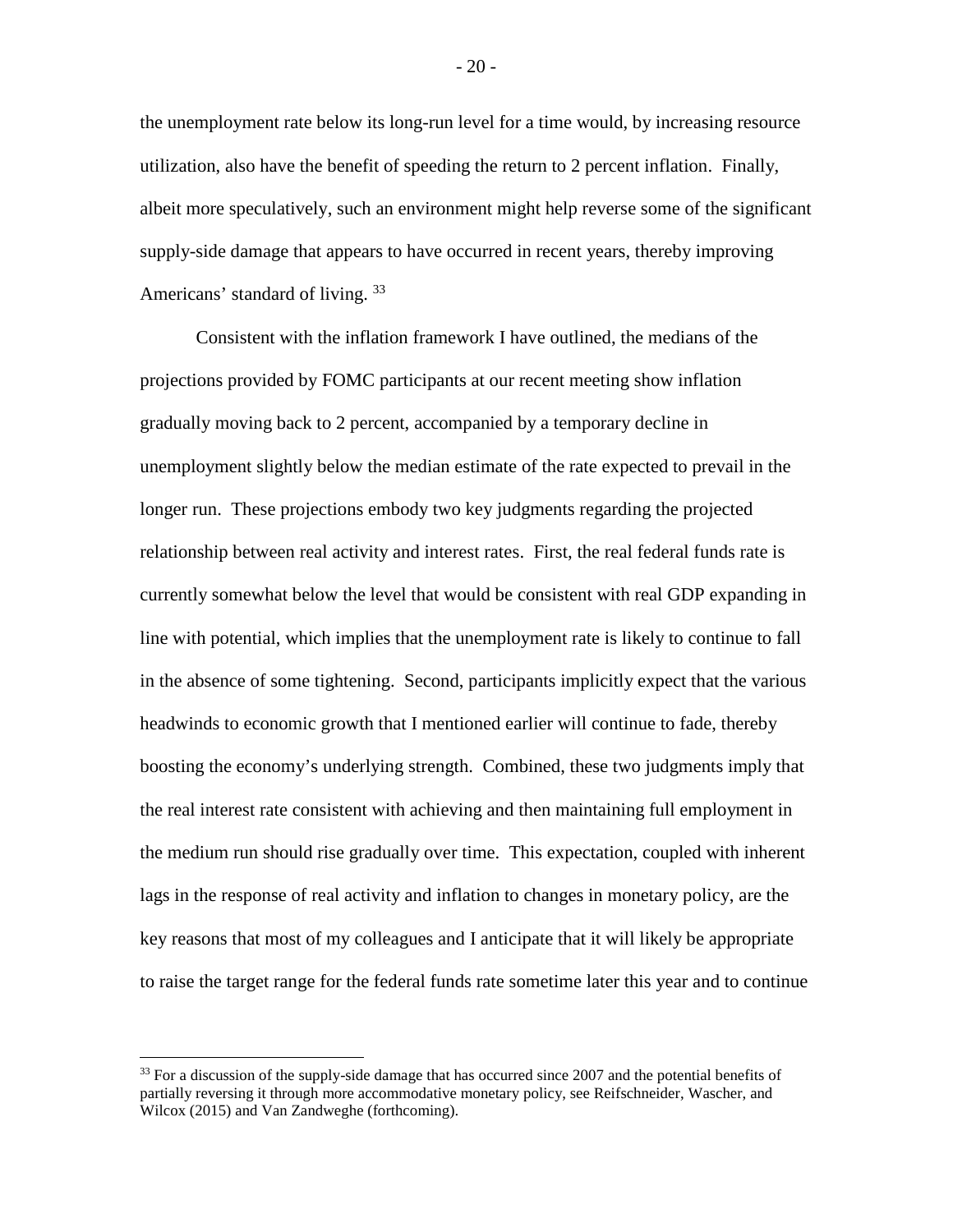boosting short-term rates at a gradual pace thereafter as the labor market improves further and inflation moves back to our 2 percent objective.

By itself, the precise timing of the first increase in our target for the federal funds rate should have only minor implications for financial conditions and the general economy. What matters for overall financial conditions is the entire trajectory of shortterm interest rates that is anticipated by markets and the public. As I noted, most of my colleagues and I anticipate that economic conditions are likely to warrant raising shortterm interest rates at a quite gradual pace over the next few years. It's important to emphasize, however, that both the timing of the first rate increase and any subsequent adjustments to our federal funds rate target will depend on how developments in the economy influence the Committee's outlook for progress toward maximum employment and 2 percent inflation.

The economic outlook, of course, is highly uncertain and it is conceivable, for example, that inflation could remain appreciably below our 2 percent target despite the apparent anchoring of inflation expectations. Here, Japan's recent history may be instructive: As shown in figure 9, survey measures of longer-term expected inflation in that country remained positive and stable even as that country experienced many years of persistent, mild deflation.<sup>34</sup> The explanation for the persistent divergence between actual and expected inflation in Japan is not clear, but I believe that it illustrates a problem faced by all central banks: Economists' understanding of the dynamics of inflation is far from perfect. Reflecting that limited understanding, the predictions of our models often err,

- 21 -

<sup>&</sup>lt;sup>34</sup> In addition, we cannot count on expectations remaining anchored if the Federal Reserve were to permit actual inflation to continue to run noticeably below its announced objective after the real economy has substantially recovered.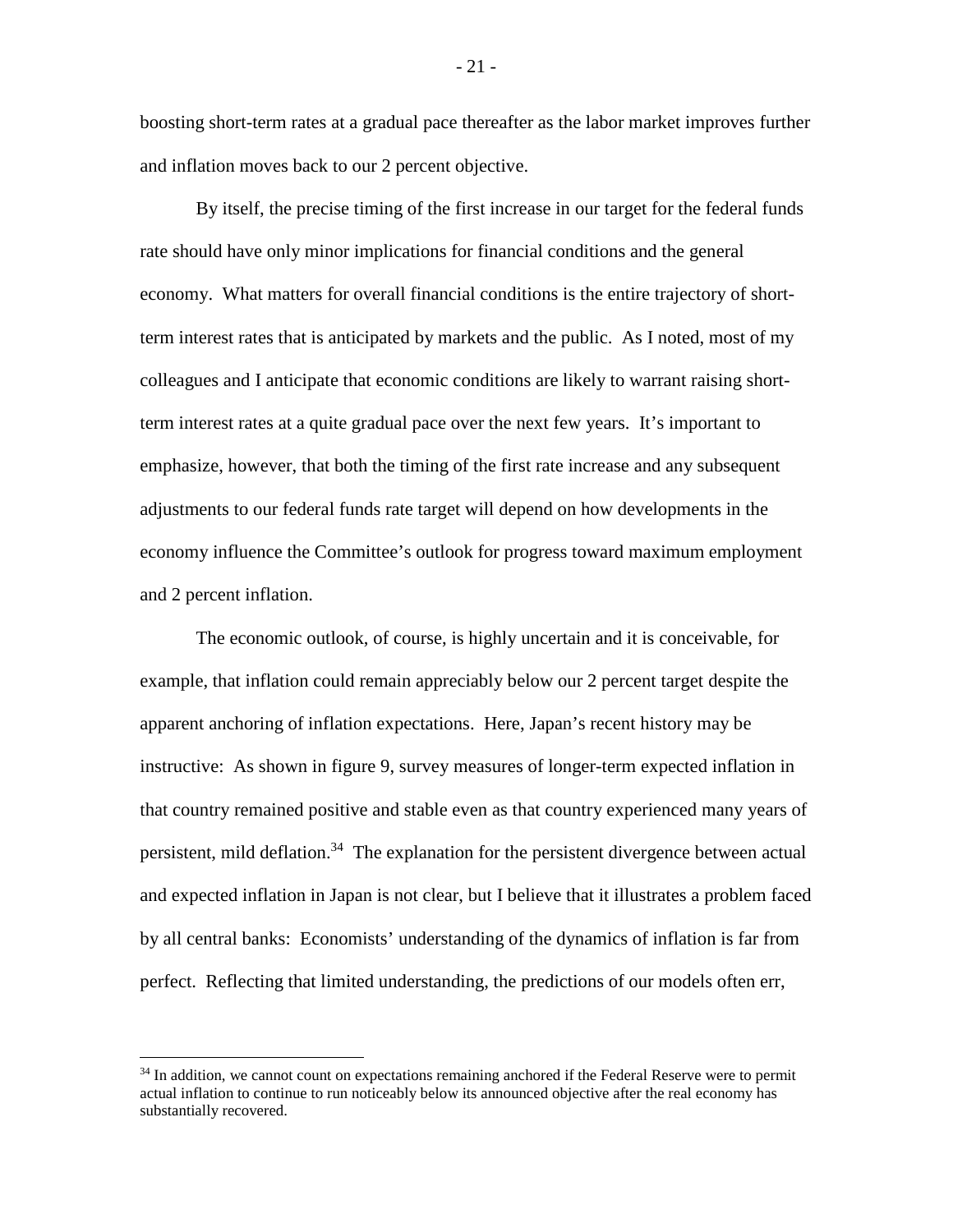sometimes significantly so. Accordingly, inflation may rise more slowly or rapidly than the Committee currently anticipates; should such a development occur, we would need to adjust the stance of policy in response.

Considerable uncertainties also surround the outlook for economic activity. For example, we cannot be certain about the pace at which the headwinds still restraining the domestic economy will continue to fade. Moreover, net exports have served as a significant drag on growth over the past year and recent global economic and financial developments highlight the risk that a slowdown in foreign growth might restrain U.S. economic activity somewhat further. The Committee is monitoring developments abroad, but we do not currently anticipate that the effects of these recent developments on the U.S. economy will prove to be large enough to have a significant effect on the path for policy. That said, in response to surprises affecting the outlook for economic activity, as with those affecting inflation, the FOMC would need to adjust the stance of policy so that our actions remain consistent with inflation returning to our 2 percent objective over the medium term in the context of maximum employment.

Given the highly uncertain nature of the outlook, one might ask: Why not hold off raising the federal funds rate until the economy has reached full employment and inflation is actually back at 2 percent? The difficulty with this strategy is that monetary policy affects real activity and inflation with a substantial lag. If the FOMC were to delay the start of the policy normalization process for too long, we would likely end up having to tighten policy relatively abruptly to keep the economy from significantly overshooting both of our goals. Such an abrupt tightening would risk disrupting financial markets and perhaps even inadvertently push the economy into recession. In addition,

- 22 -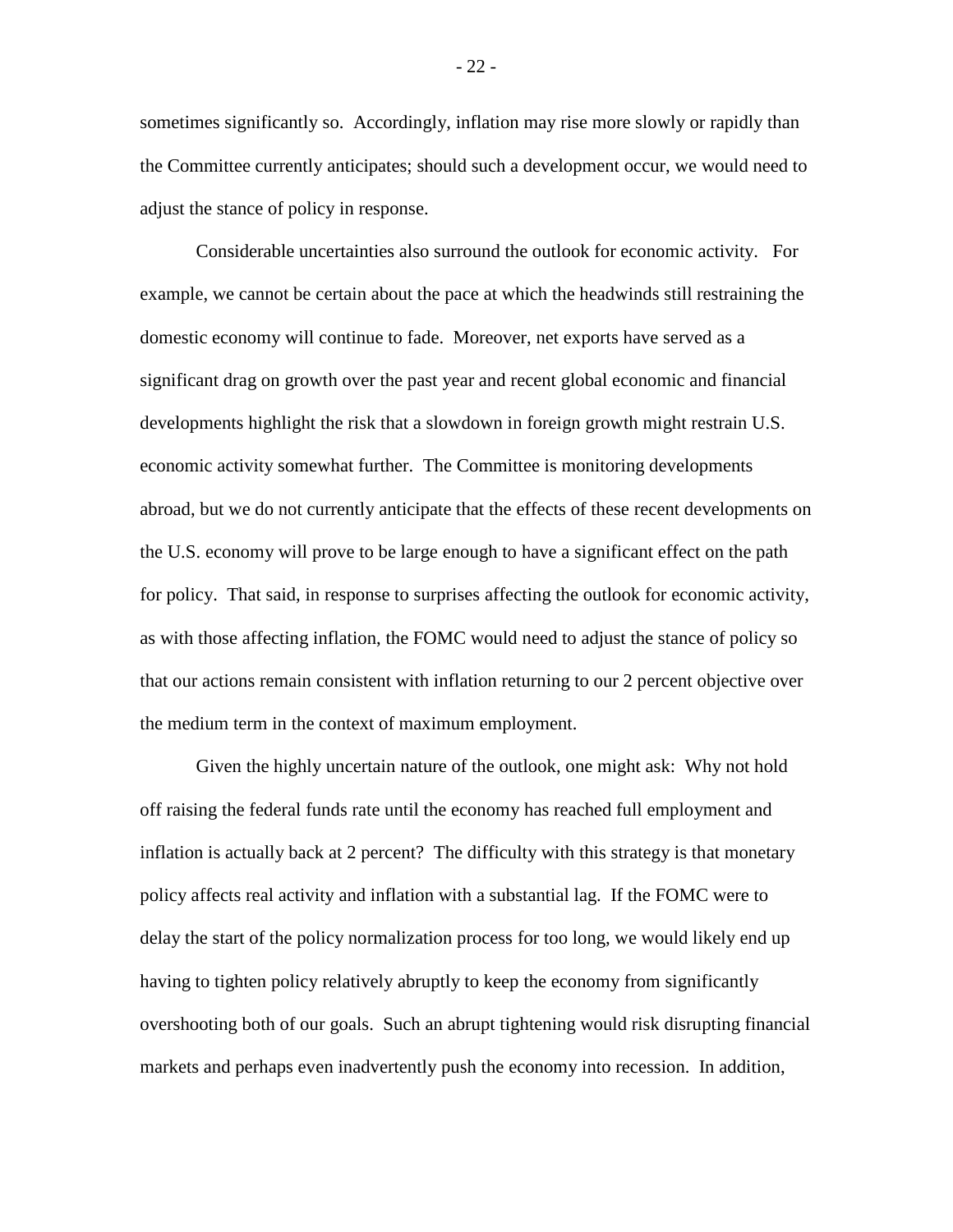continuing to hold short-term interest rates near zero well after real activity has returned to normal and headwinds have faded could encourage excessive leverage and other forms of inappropriate risk-taking that might undermine financial stability. For these reasons, the more prudent strategy is to begin tightening in a timely fashion and at a gradual pace, adjusting policy as needed in light of incoming data.

#### **Conclusion**

To conclude, let me emphasize that, following the dual mandate established by the Congress, the Federal Reserve is committed to the achievement of maximum employment and price stability. To this end, we have maintained a highly accommodative monetary policy since the financial crisis; that policy has fostered a marked improvement in labor market conditions and helped check undesirable disinflationary pressures. However, we have not yet fully attained our objectives under the dual mandate: Some slack remains in labor markets, and the effects of this slack and the influence of lower energy prices and past dollar appreciation have been significant factors keeping inflation below our goal. But I expect that inflation will return to 2 percent over the next few years as the temporary factors that are currently weighing on inflation wane, provided that economic growth continues to be strong enough to complete the return to maximum employment and long-run inflation expectations remain well anchored. Most FOMC participants, including myself, currently anticipate that achieving these conditions will likely entail an initial increase in the federal funds rate later this year, followed by a gradual pace of tightening thereafter. But if the economy surprises us, our judgments about appropriate monetary policy will change.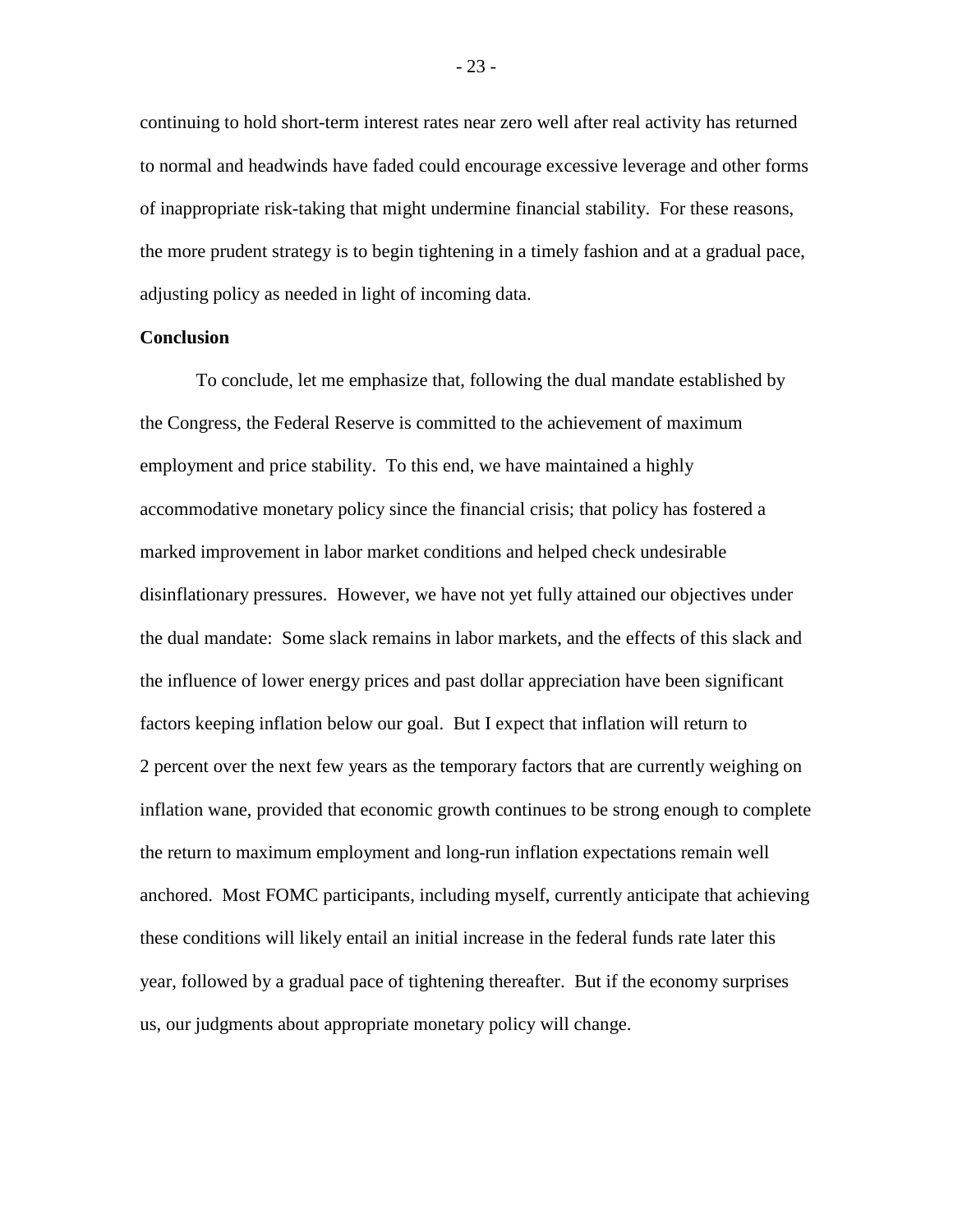- Ascari, Guido, and Argia M. Sbordone (2014). "The Macroeconomics of Trend Inflation," *Journal of Economic Literature,* vol. 52 (September), pp. 679-739.
- Ball, Laurence (2013). "The Case for Four Percent Inflation," Central Bank of the Republic of Turkey, *Central Bank Review,* vol. 13 (2), pp. 17-31.
- Bernanke, Ben S. (2012). "Monetary Policy since the Onset of the Crisis," speech delivered at a symposium sponsored by the Federal Reserve Bank of Kansas City, Jackson Hole, Wyo., August 31, [www.federalreserve.gov/newsevents/speech/bernanke20120831a.htm.](http://www.federalreserve.gov/newsevents/speech/bernanke20120831a.htm)
- Bernanke, Ben S., Thomas Laubach, Frederic S. Mishkin, and Adam S. Posen (1999). *Inflation Targeting: Lessons from the International Experience.* Princeton, N.J.: Princeton University Press.
- Bewley, Truman F. (1999). *Why Wages Don't Fall during a Recession.* Cambridge, Mass.: Harvard University Press.
- Blanchard, Olivier, Giovanni Dell'Ariccia, and Paolo Mauro (2010). "Rethinking Macroeconomic Policy," IMF Staff Position Note SPN/10/03. Washington: International Monetary Fund, February 12, [https://www.imf.org/external/pubs/ft/spn/2010/spn1003.pdf.](https://www.imf.org/external/pubs/ft/spn/2010/spn1003.pdf)
- Blinder, Alan S., and Jeremy B. Rudd (2013). "The Supply-Shock Explanation of the Great Stagflation Revisited," in Michael D. Bordo and Athanasios Orphanides, eds., *The Great Inflation: The Rebirth of Modern Central Banking.* Chicago: University of Chicago Press, pp. 119-75.
- Briault, Clive (1995). "The Costs of Inflation," *Bank of England Quarterly Bulletin,* vol. 35 (February), pp. 33-45.
- Chung, Hess, Jean-Philippe Laforte, David Reifschneider, and John C. Williams (2012). "Have We Underestimated the Likelihood and Severity of Zero Lower Bound Events?" *Journal of Money, Credit and Banking,* vol. 44 (February), pp. 47-82.
- Clark, Todd, and William Bednar (2015). "Recent Inflation Trends," Federal Reserve Bank of Cleveland, Economic Trends, July 16, [https://www.clevelandfed.org/en/Newsroom%20and%20Events/Publications/Eco](https://www.clevelandfed.org/en/Newsroom%20and%20Events/Publications/Economic%20Trends/2015/et%2020150716%20recent%20inflation%20trends.aspx) [nomic%20Trends/2015/et%2020150716%20recent%20inflation%20trends.aspx.](https://www.clevelandfed.org/en/Newsroom%20and%20Events/Publications/Economic%20Trends/2015/et%2020150716%20recent%20inflation%20trends.aspx)
- Clark, Todd E., and Troy Davig (2008). "An Empirical Assessment of the Relationships among Inflation and Short- and Long-Term Expectations," Research Working Paper RWP 08-05. Kansas City: Federal Reserve Bank of Kansas City, November, [https://www.kansascityfed.org/publicat/reswkpap/pdf/rwp08-05.pdf.](https://www.kansascityfed.org/publicat/reswkpap/pdf/rwp08-05.pdf)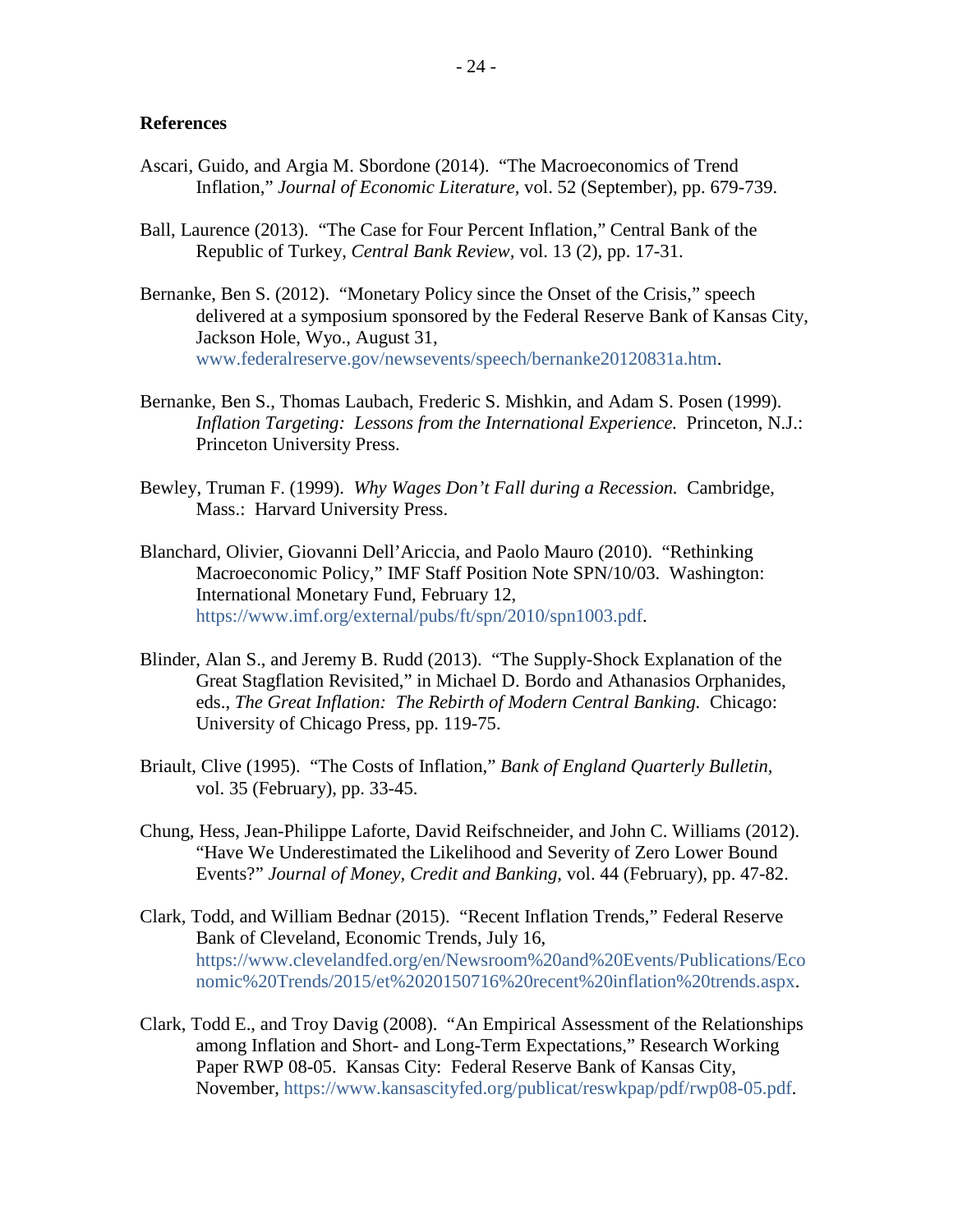- Clark, Todd E., and Stephen J. Terry (2010). "Time Variation in the Inflation Passthrough of Energy Prices," *Journal of Money, Credit and Banking,* vol. 42 (October), pp. 1419-33.
- Cogley, Timothy, Giorgio E. Primiceri, and Thomas J. Sargent (2010). "Inflation-Gap Persistence in the US," *American Economic Journal: Macroeconomics,* vol. 2 (January), pp. 43-69.
- Cogley, Timothy, and Thomas J. Sargent (2005). "Drifts and Volatilities: Monetary Policies and Outcomes in the Post WWII US," *Review of Economic Dynamics,* vol. 8 (April), pp. 262-302.
- Cohen, Darrel, Kevin A. Hassett, and R. Glenn Hubbard (1999). "Inflation and the User Cost of Capital: Does Inflation Still Matter?" in Martin Feldstein, ed., *The Costs and Benefits of Price Stability.* Chicago: University of Chicago Press, pp. 199- 230.
- Coibion, Olivier, and Yuriy Gorodnichenko (2015). "Is the Phillips Curve Alive and Well after All? Inflation Expectations and the Missing Disinflation," *American Economic Journal: Macroeconomics,* vol. 7 (January), pp. 197-232.
- Curdia, Vasco, Andrea Ferrero, Ging Cee Ng, and Andrea Tambalotti (2014). "Has U.S. Monetary Policy Tracked the Efficient Interest Rate?" Working Paper Series 2014-12. San Francisco: Federal Reserve Bank of San Francisco, May, [www.frbsf.org/economic-research/publications/working-papers/wp2014-12.pdf.](http://www.frbsf.org/economic-research/publications/working-papers/wp2014-12.pdf)
- D'Amico, Stefania, Don Kim, and Min Wei (2014). "Tips from TIPS: The Informational Content of Treasury Inflation-Protected Security Prices," Finance and Economics Discussion Series 2014-24. Washington: Board of Governors of the Federal Reserve System, January, [www.federalreserve.gov/pubs/feds/2014/201424/201424pap.pdf.](http://www.federalreserve.gov/pubs/feds/2014/201424/201424pap.pdf)
- Detmeister, Alan K. (2011). "The Usefulness of Core PCE Inflation Measures," Finance and Economics Discussion Series 2011-56. Washington: Board of Governors of the Federal Reserve System, November, [www.federalreserve.gov/pubs/feds/2011/201156/201156pap.pdf.](http://www.federalreserve.gov/pubs/feds/2011/201156/201156pap.pdf)
- --------- (2012). "What Should Core Inflation Exclude?" Finance and Economics Discussion Series 2012-43. Washington: Board of Governors of the Federal Reserve System, June, [www.federalreserve.gov/pubs/feds/2012/201243/201243pap.pdf.](http://www.federalreserve.gov/pubs/feds/2012/201243/201243pap.pdf)
- Eggertsson, Gauti B., and Michael Woodford (2003). "The Zero Bound on Interest Rates and Optimal Monetary Policy," *Brookings Papers on Economic Activity,* vol. 34 (1), pp. 139-233.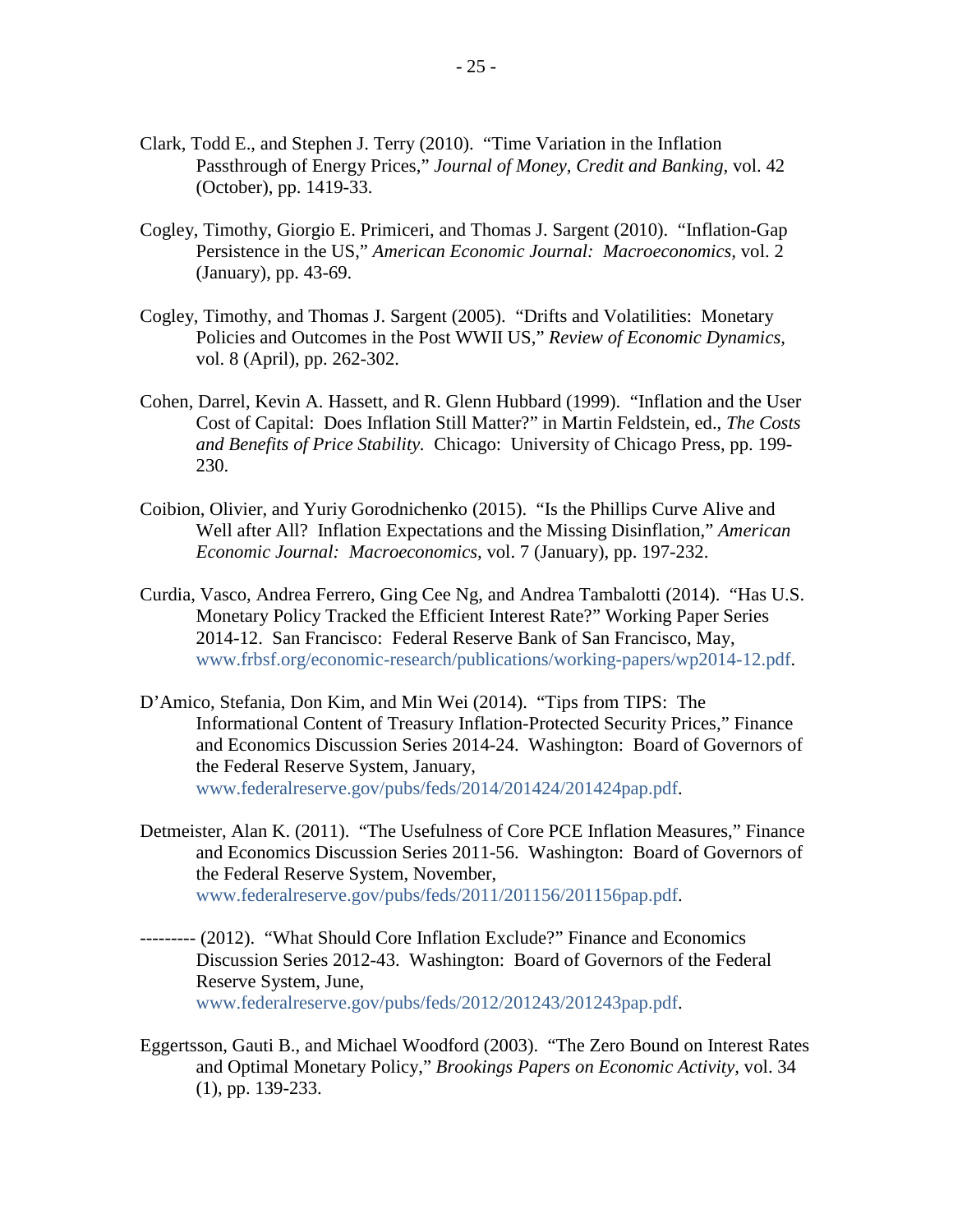- Engen, Eric M., Thomas T. Laubach, and David Reifschneider (2015). "The Macroeconomic Effects of the Federal Reserve's Unconventional Monetary Policies," Finance and Economics Discussion Series 2015-005. Washington: Board of Governors of the Federal Reserve System, January, [http://dx.doi.org/10.17016/FEDS.2015.005.](http://dx.doi.org/10.17016/FEDS.2015.005)
- English, William B. (1999). "Inflation and Financial Sector Size," *Journal of Monetary Economics,* vol. 44 (December), pp. 379-400.
- English, William B., J. David Lopez-Salido, and Robert J. Tetlow (2015). "The Federal Reserve's Framework for Monetary Policy: Recent Changes and New Questions," *IMF Economic Review,* vol. 63 (April), pp. 22-70, [http://dx.doi.org/10.1057/imfer.2014.27.](http://dx.doi.org/10.1057/imfer.2014.27)
- Faust, Jon, and Jonathan H. Wright (2013). "Forecasting Inflation," in Graham Elliott and Allan Timmermann, eds., *Handbook of Economic Forecasting,* vol. 2A. Amsterdam: Elsevier-North Holland, pp. 3-56.
- Feldstein, Martin (1997). "The Costs and Benefits of Going from Low Inflation to Price Stability," in Christina D. Romer and David H. Romer, eds., *Reducing Inflation: Motivation and Strategy.* Chicago: University of Chicago Press, pp. 123-66.
- --------- (1999). "Capital Income Taxes and the Benefit of Price Stability," in Martin Feldstein, ed., *The Costs and Benefits of Price Stability.* Chicago: University of Chicago Press, pp. 9-40.
- Fisher, Irving (1933). "The Debt-Deflation Theory of Great Depressions," *Econometrica,* vol. 1 (October), pp. 337-57.
- Friedman, Milton (1968). "The Role of Monetary Policy," *American Economic Review,* vol. 58 (March), pp. 1-17.
- Hooker, Mark A. (2002). "Are Oil Shocks Inflationary? Asymmetric and Nonlinear Specifications versus Changes in Regime," *Journal of Money, Credit and Banking,* vol. 34 (May), pp. 540-61.
- Krugman, Paul R. (1998). "It's Baaack: Japan's Slump and the Return of the Liquidity Trap," *Brookings Papers on Economic Activity,* vol. 29 (2), pp. 137-206.
- Mishkin, Frederic S. (2007). "The Federal Reserve's Enhanced Communication Strategy and the Science of Monetary Policy," speech delivered to the Undergraduate Economics Association, Massachusetts Institute of Technology, Cambridge, Mass., November 29,

[www.federalreserve.gov/newsevents/speech/mishkin20071129a.htm.](http://www.federalreserve.gov/newsevents/speech/mishkin20071129a.htm)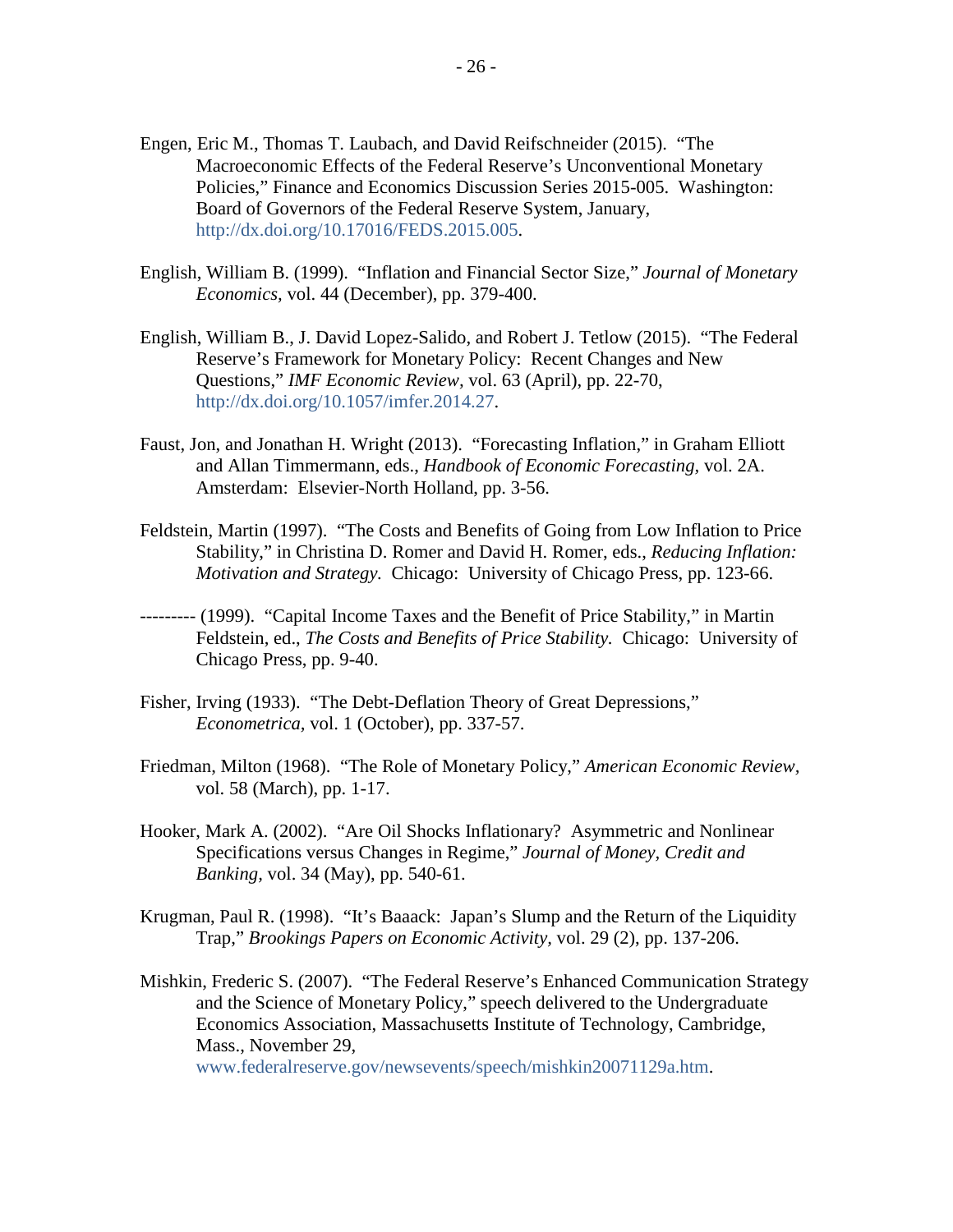- Peneva, Ekaterina V., and Jeremy B. Rudd (2015). "The Passthrough of Labor Costs to Price Inflation," Finance and Economics Discussion Series 2015-042. Washington: Board of Governors of the Federal Reserve System, May, [http://dx.doi.org/10.17016/FEDS.2015.042.](http://dx.doi.org/10.17016/FEDS.2015.042)
- Reifschneider, Dave, William Wascher, and David Wilcox (2015). "Aggregate Supply in the United States: Recent Developments and Implications for the Conduct of Monetary Policy," *IMF Economic Review,* vol. 63 (1), pp. 71-109, [http://dx.doi.org/10.1057/imfer.2015.1.](http://dx.doi.org/10.1057/imfer.2015.1)
- Reifschneider, David, and John C. Williams (2000). "Three Lessons for Monetary Policy in a Low-Inflation Era," *Journal of Money, Credit and Banking,* vol. 32 (November), pp. 936-66.
- Shiller, Robert J. (1997). "Why Do People Dislike Inflation?" in Christina D. Romer and David H. Romer, eds., *Reducing Inflation: Motivation and Strategy.* Chicago: University of Chicago Press, pp. 13-65.
- Tobin, James (1972). "Inflation and Unemployment," *American Economic Review,* vol. 62 (March), pp. 1-18.
- Van Zandweghe, Willem (forthcoming). "Monetary Policy Shocks and Aggregate Supply," Federal Reserve Bank of Kansas City, *Economic Review,* [https://www.kansascityfed.org/~/media/files/publicat/econrev/econrevarchive/201](https://www.kansascityfed.org/%7E/media/files/publicat/econrev/econrevarchive/2015/3q15vanzandweghe.pdf) [5/3q15vanzandweghe.pdf.](https://www.kansascityfed.org/%7E/media/files/publicat/econrev/econrevarchive/2015/3q15vanzandweghe.pdf)
- Woodford, Michael (2003). *Interest and Prices: Foundations of a Theory of Monetary Policy.* Princeton, N.J.: Princeton University Press.
- Yellen, Janet L. (2013). "Challenges Confronting Monetary Policy," speech delivered at the 2013 National Association for Business Economics Policy Conference, Washington, March 4, [www.federalreserve.gov/newsevents/speech/yellen20130302a.htm.](http://www.federalreserve.gov/newsevents/speech/yellen20130302a.htm)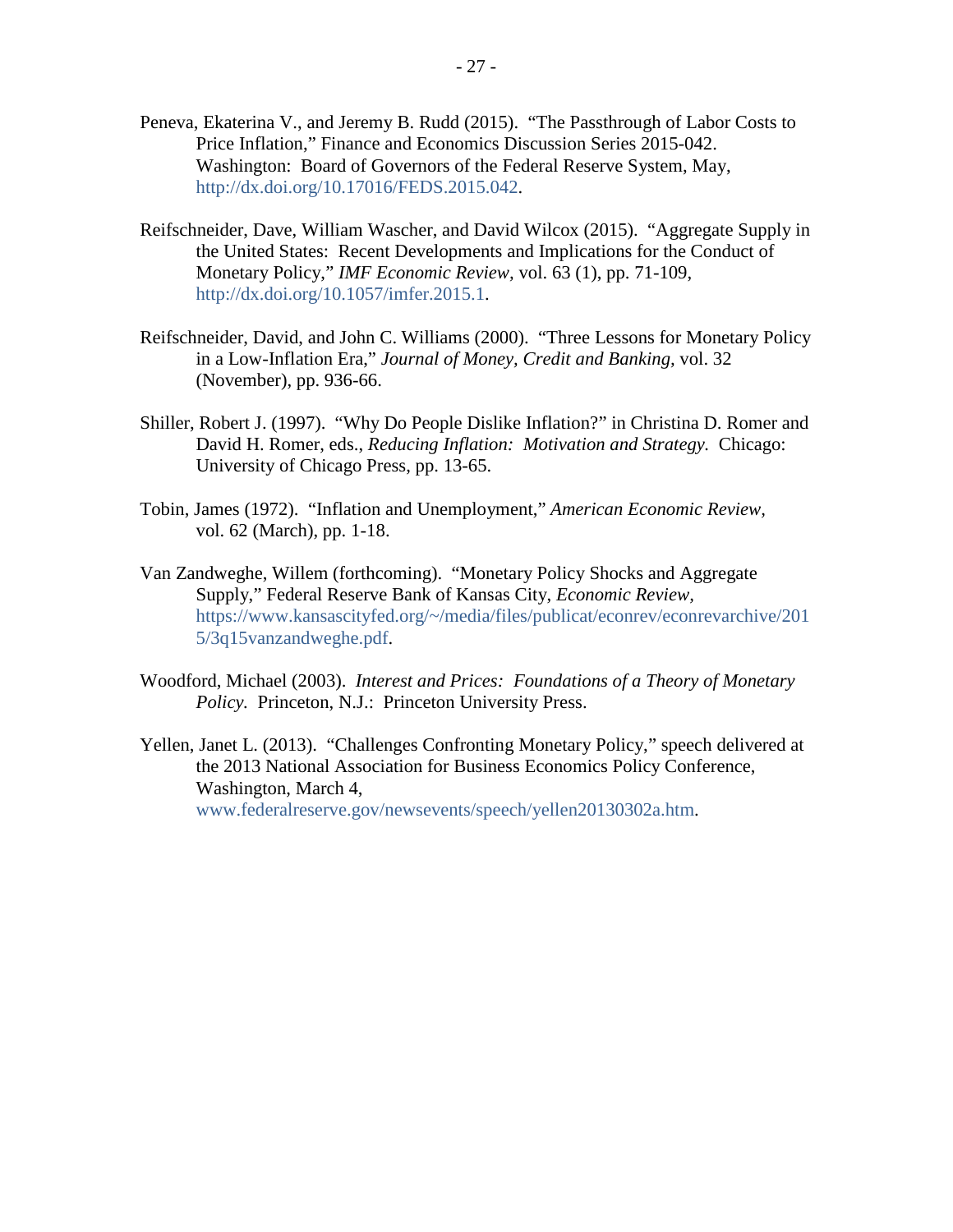#### **Appendix: The Estimated Inflation Model and Inflation Decomposition Procedure**

The inflation model used in the decomposition procedure includes two equations- an identity for the change in the price index for total personal consumption expenditures (PCE) and a simple reduced-form forecasting equation for core PCE inflation.<sup>35</sup> The identity is

$$
\pi_t = \pi_t^c + \omega_t^e RPIE_t + \omega_t^f RPIF_t,
$$

 $\overline{a}$ 

where  $\pi_t$  and  $\pi_t^c$  denote growth rates (expressed as annualized log differences) of total and core PCE prices, respectively;  $RPIE_t$  and  $RPIF_t$  are annualized growth rates for prices of consumer energy goods and services and prices of food and beverages, both expressed relative to core PCE prices; and  $\omega_t^e$  and  $\omega_t^f$  are the weights of energy and food in total consumption. The core inflation forecasting equation is

$$
\pi_t^c = .41\pi_t^e + .36\pi_{t-1}^c + .23\pi_{t-2}^c - .08SLACK_t + .57RPIM_t + \epsilon_t,
$$

where  $\pi_t^e$  is expected long-run inflation;  $SLACK_t$  denotes the level of resource utilization;  $RPIM_t$  controls for the effect of changes in the relative price of core imported goods;  $\epsilon_t$ is a white-noise error term; and the coefficients are ordinary least squares estimates obtained using data from 1990:Q1 to 2014:Q4.

For estimation purposes,  $SLACK_t$  is approximated using the unemployment rate less the Congressional Budget Office's (CBO) historical series for the long-run natural rate, while  $\pi_t^e$  is proxied using the median forecasts of long-run PCE or CPI inflation reported in the Survey of Professional Forecasters, with a constant adjustment of 40 basis

 $35$  This appendix was revised on December 17, 2015, to provide additional information on the definition of core import inflation and its implications for the longer-run rate of unemployment consistent with stable inflation. In addition, the original version of the appendix incorrectly reported that the adjustment factor used to convert historical readings on expected long-run inflation from a CPI basis to a PCE basis was 50 basis points.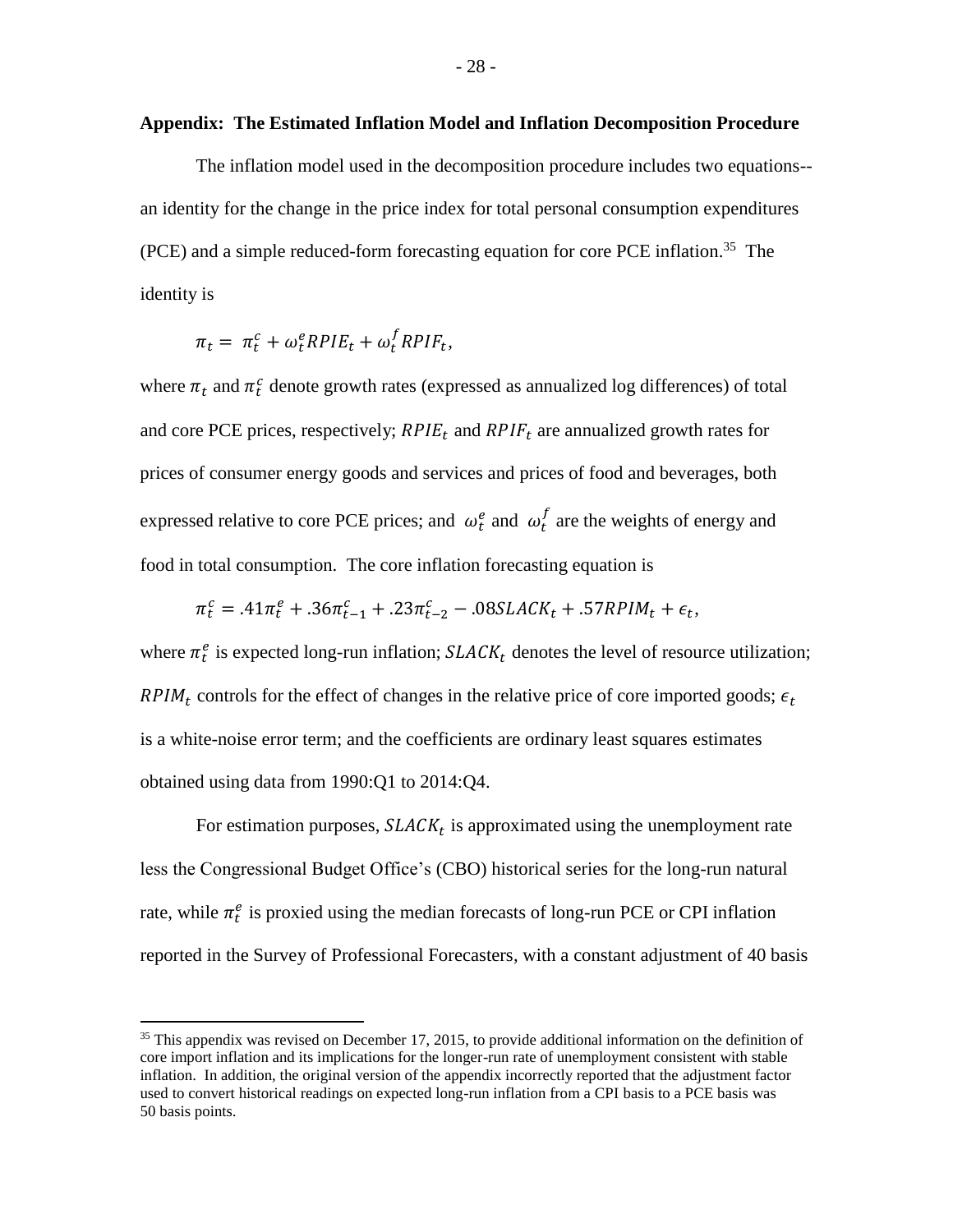points prior to 2007 to put the CPI forecasts on a PCE basis. (Prior to 1991:Q4, this series is based on the long-run inflation expectations reported in the Hoey survey.) The relative import price term,  $RPIM_t$ , is defined as the annualized growth rate of the price index for core imported goods (defined to exclude petroleum, natural gas, computers, and semiconductors), less the lagged four-quarter change in core PCE inflation, all multiplied by the share of nominal core imported goods in nominal GDP.<sup>36</sup>

To decompose recent movements in inflation into its various components, the series used in the inflation model--for which data are available only through 2015:Q2 in most cases--are first extended through the end of 2015. In the case of inflation, the extensions are consistent with the medians of FOMC participants' projections for total and core PCE inflation in 2015 that were reported at the press conference following the September FOMC meeting.<sup>37</sup> Similarly,  $SLACK_t$  over the second half of 2015 is defined to be consistent with the median of FOMC projections for the 2015:Q4 unemployment rate, less the CBO's estimates of the historical path of the long-run natural rate; the CBO's 2015 estimate is almost identical to the median of FOMC participants' most recent projections of the normal longer-run level of the unemployment rate. For changes in the prices of consumer energy and core imports, the 2015:H2 extrapolations are based on regressions of these two series on current and lagged changes in, respectively, crude oil prices and exchange rates. This approach predicts that energy prices should decline at annual rates of about 6 percent in 2015:Q3 and 18 percent in 2015:Q4, while core import

 $\overline{a}$ 

<sup>&</sup>lt;sup>36</sup> This measure of core import prices is constructed by Board staff using published and unpublished data provided by the Bureau of Economic Analysis and the Bureau of Labor Statistics.

 $37$  The information on participants' forecasts provided at the September 17, 2015, press conference is available on the Board's website at

[www.federalreserve.gov/monetarypolicy/files/fomcprojtabl20150917.pdf.](http://www.federalreserve.gov/monetarypolicy/files/fomcprojtabl20150917.pdf)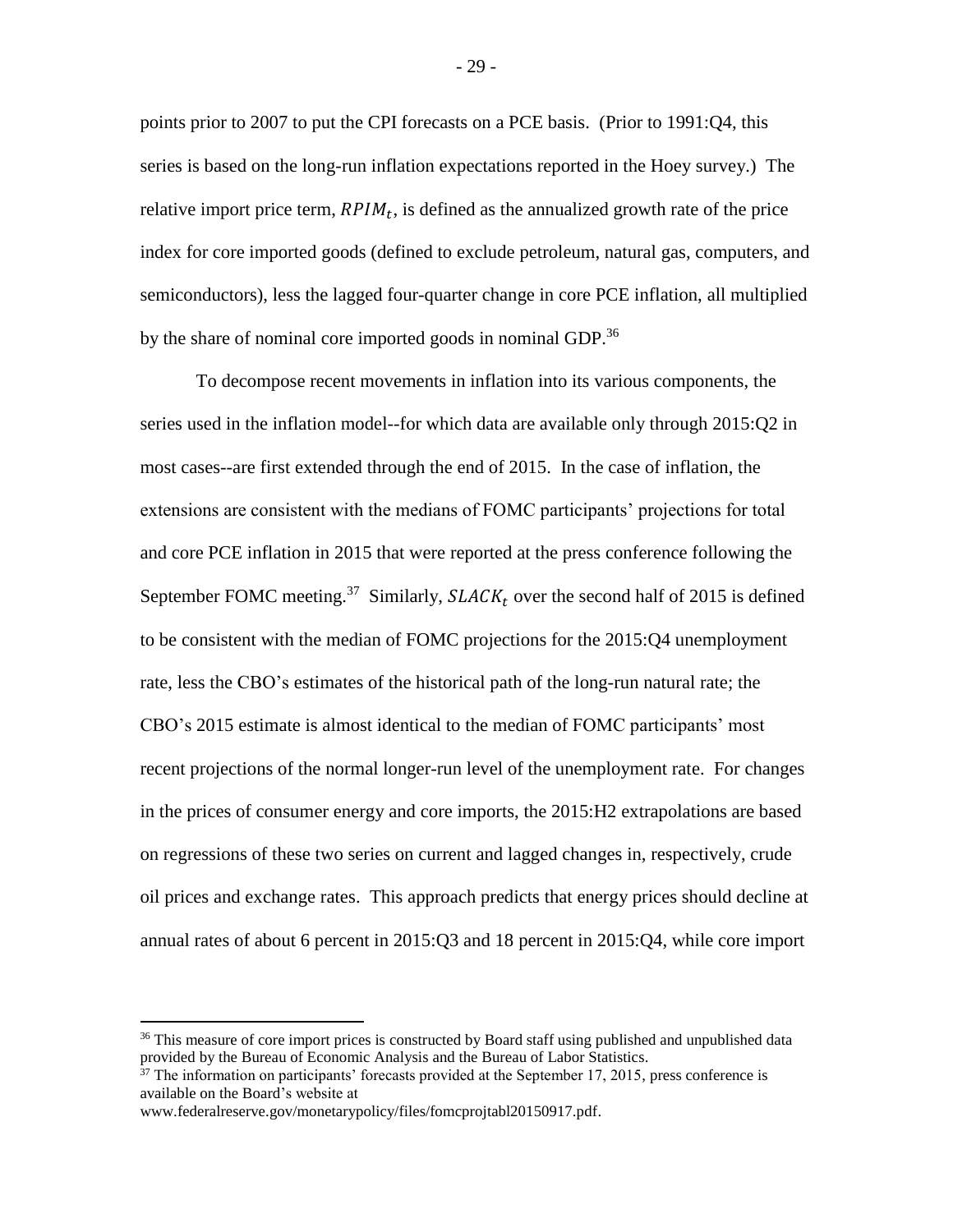prices should fall about  $2-1/2$  percent at an annual rate in both quarters.<sup>38</sup> Food prices are assumed to remain flat at their 2015:Q2 level; this assumption ensures that the combined contribution of food and energy prices to inflation in 2015 is consistent with the median difference between FOMC participants' projections for total and core inflation. Finally, nominal spending shares for food, energy, and core imports are assumed to remain unchanged at their 2015:Q2 levels, and long-run inflation expectations are assumed to remain constant at 2 percent.

After computing historical  $\epsilon_t$  tracking errors for the two equations of the model, the final step in the decomposition procedure is to run a sequence of counter-factual simulations of the model from 1990:Q1 through 2015:Q4. One by one, each explanatory variable of the model is set to zero and the model is simulated; the resulting difference between actual inflation and its simulated value equals the historical contribution of that particular factor. Importantly, the simulations are all dynamic in that the lagged inflation term in the core inflation equation is set equal to its simulated value in the preceding period, rather than its actual value. As a result, the decompositions incorporate the effects of changes in lagged inflation that are attributable to previous movements in the explanatory variables.

 $\overline{a}$ 

<sup>&</sup>lt;sup>38</sup> The level of core import prices, expressed relative to core consumer prices, displayed a modest downward trend from 1990 through 2001 but since then has displayed little persistent trend, particularly if one controls for shifts related to recent changes in the real exchange rate. If the post-2001 pattern persists in coming years, then  $RPIM_t$  would be expected to converge to zero within a few quarters and core PCE inflation to converge to 2 percent within two or three years, assuming that the unemployment rate remains close to 5 percent (the CBO estimate of the natural rate) and there are no further shocks to the exchange rate and other factors. If, however, core import prices were expected to resume trending down relative to consumer prices, then the model as specified would imply that the unemployment rate consistent with inflation stabilizing at 2 percent in the longer run would be somewhat lower than 5 percent.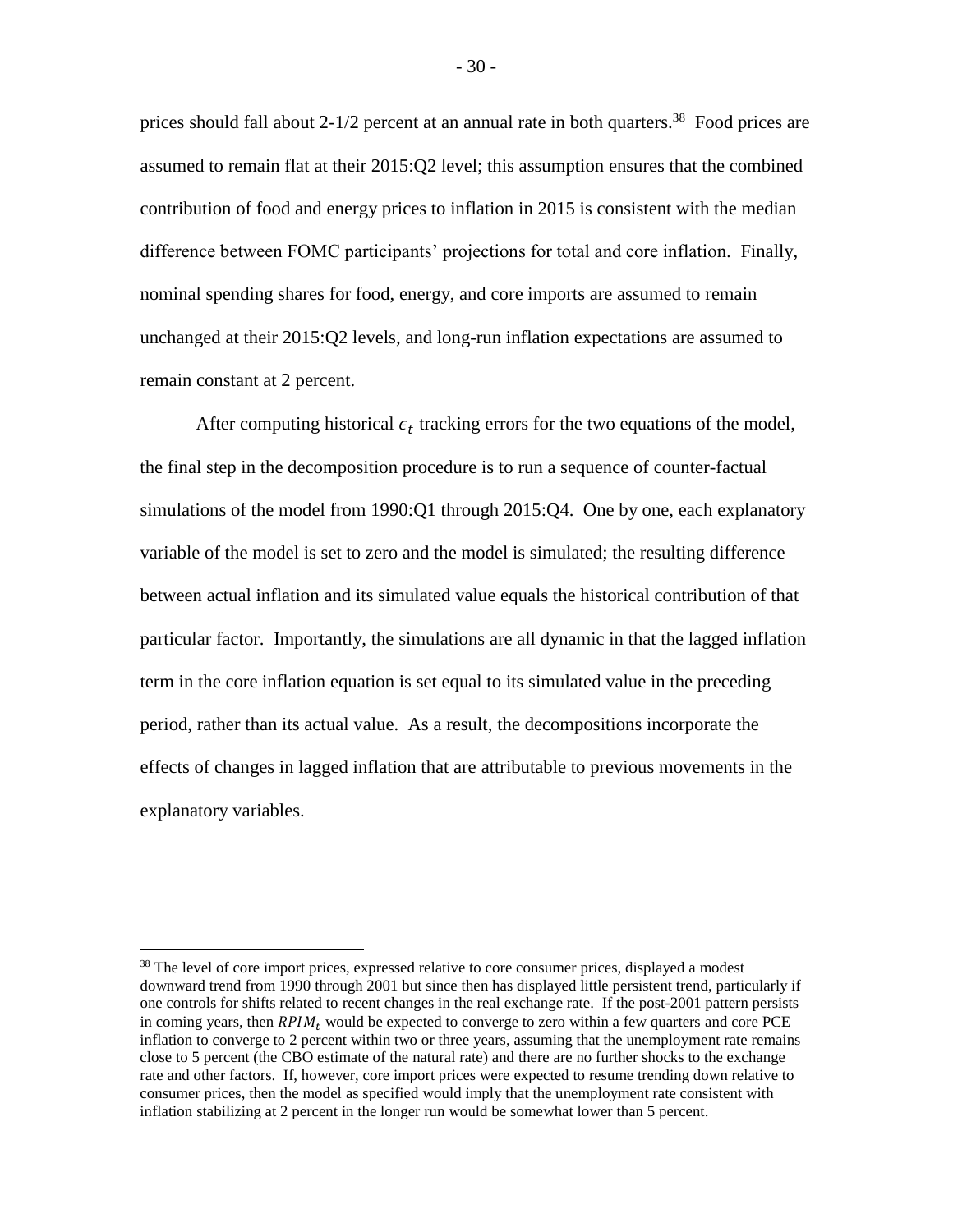# **U.S. Inflation since the 1960s Figure 1**

4-quarter percent change



Note: The data are quarterly. The data for the long-term trend start in 1965:Q1. PCE is personal consumption expenditures.

Source: U.S. Department of Commerce, Bureau of Economic Analysis; Federal Reserve Board staff calculations (see note 3 of speech text for additional discussion).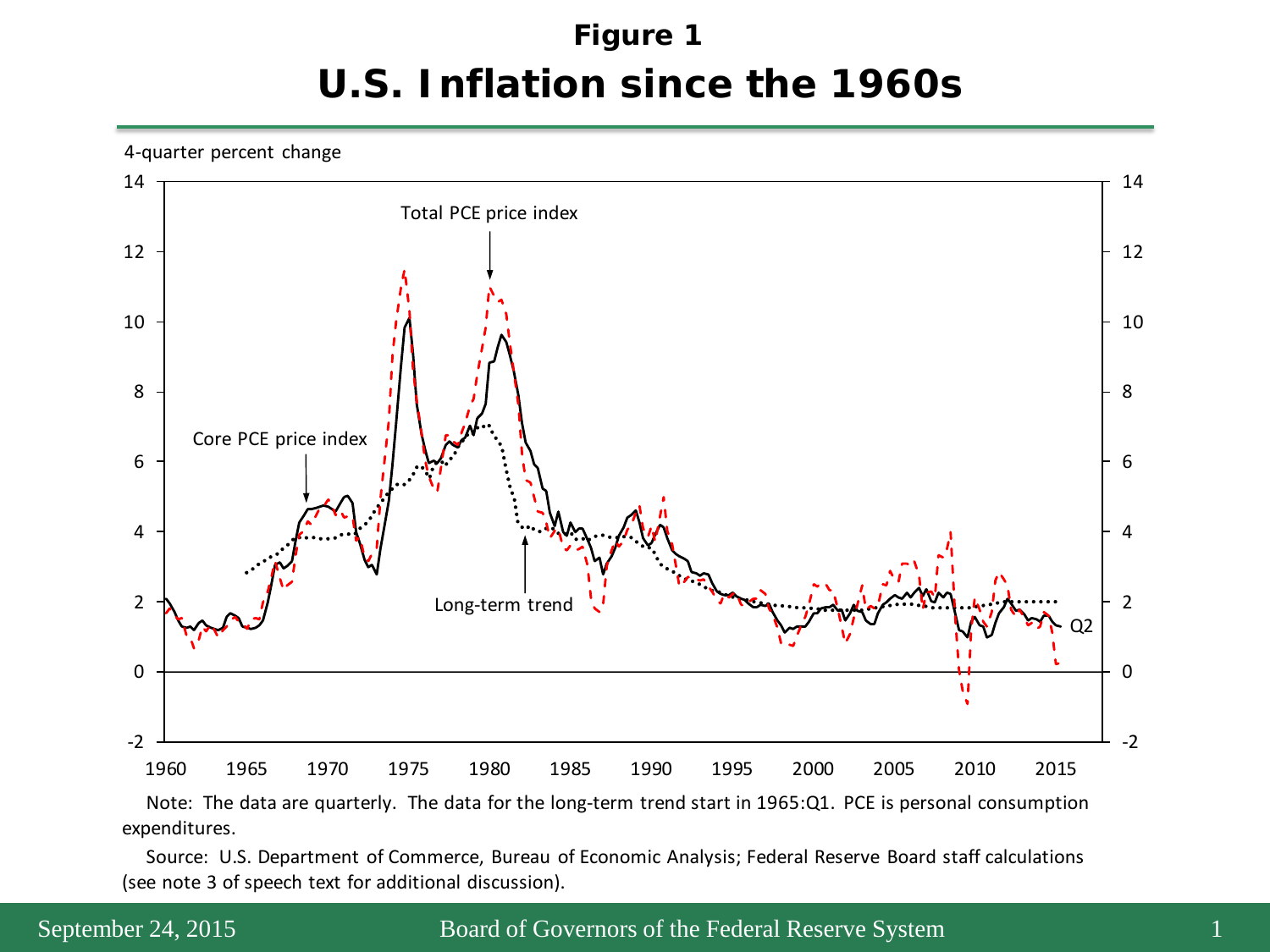# **Recent U.S. Inflation Has Been Undesirably Low**

### 4-quarter percent change



Source: U.S. Department of Commerce, Bureau of Economic Analysis.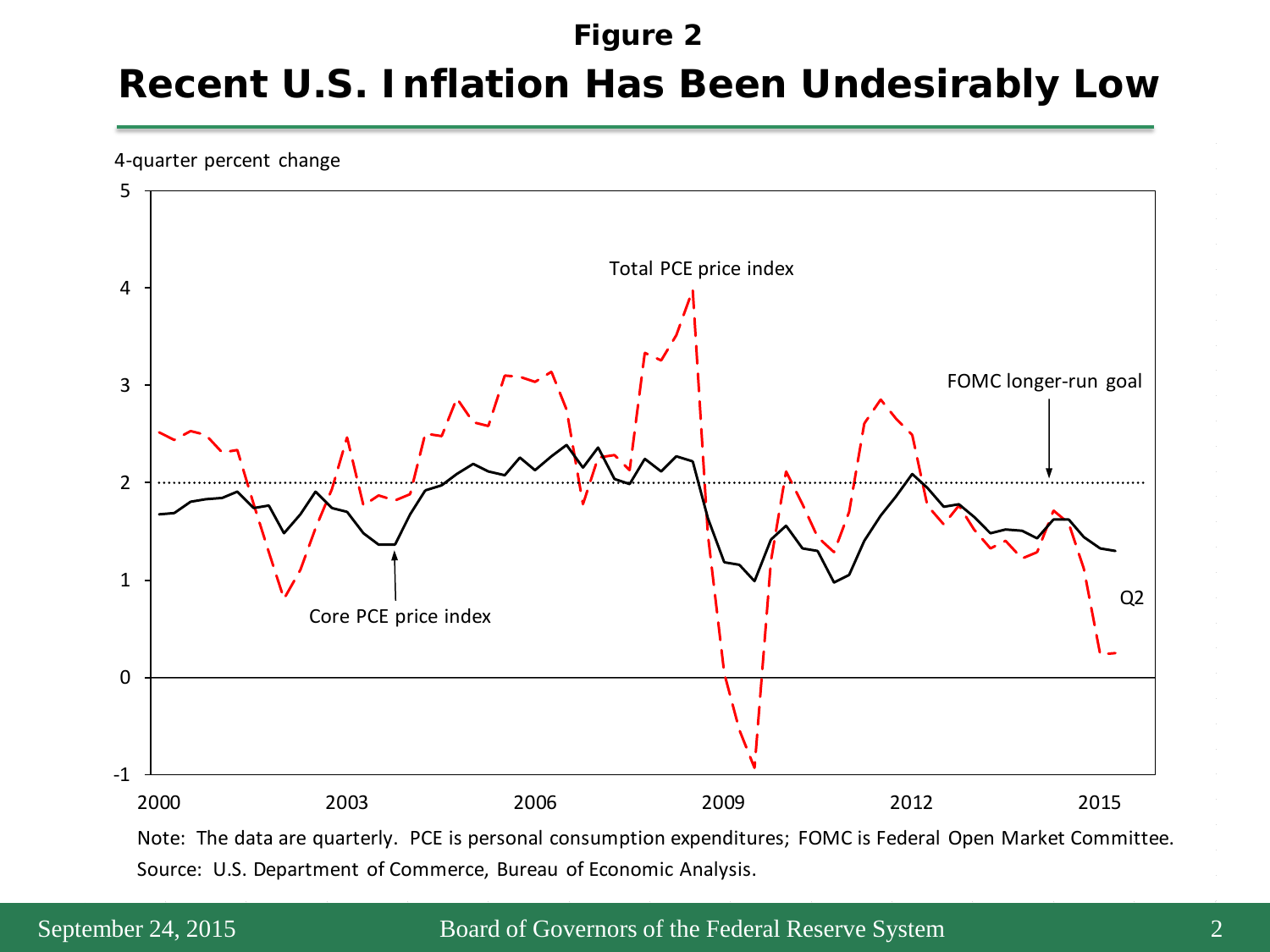# **Wage Growth and Inflation Co-Move over Time**





Note: The data are quarterly. The data for the employment cost index start in 1980:Q4. PCE is personal consumption expenditures.

Source: U.S. Department of Commerce, Bureau of Economic Analysis; U.S. Department of Labor, Bureau of Labor Statistics.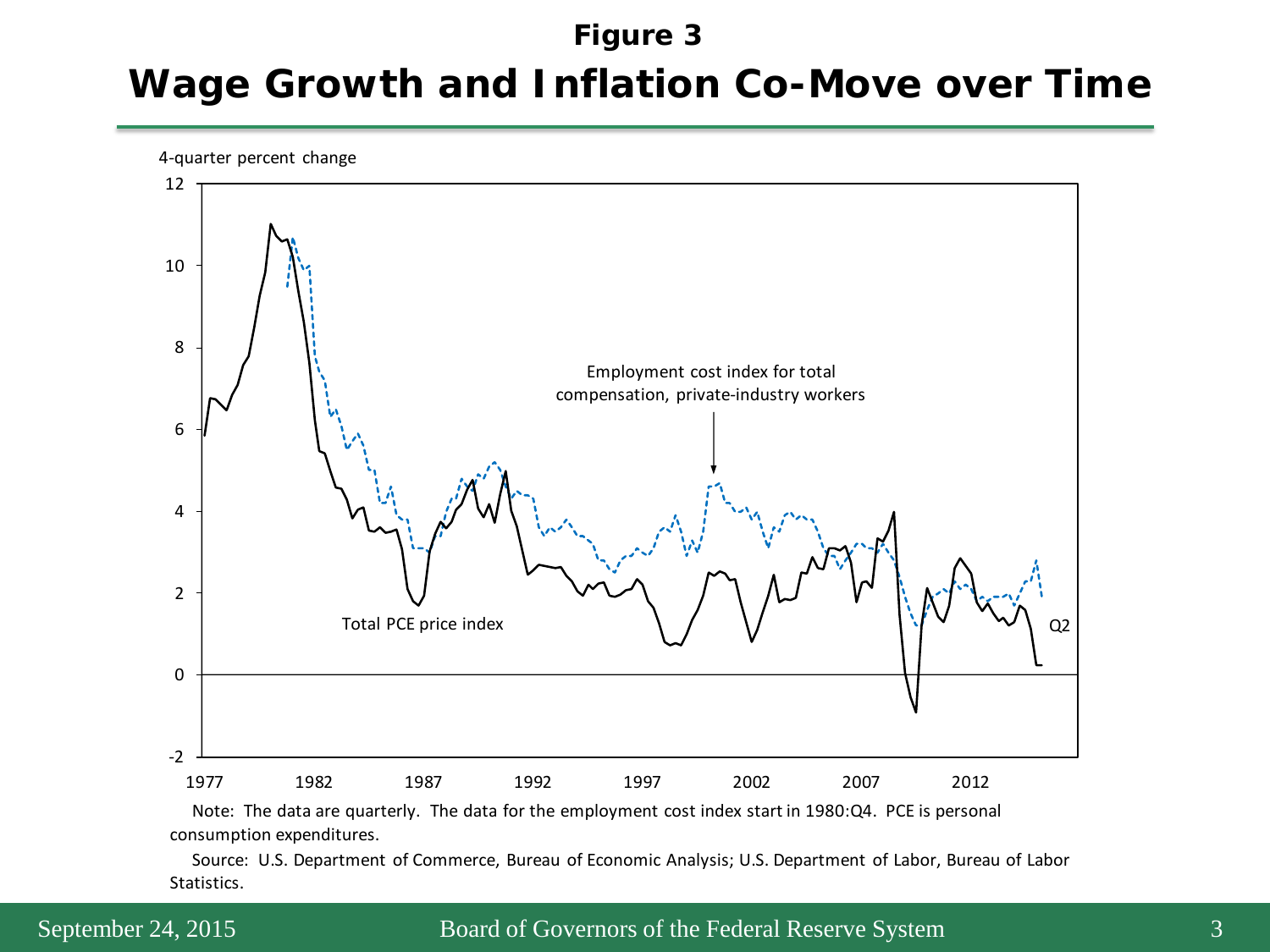# **Unemployment, Inflation, and the Federal Funds Rate**



Source: Federal Reserve Board; U.S. Department of Commerce, Bureau of Economic Analysis; U.S. Department of Labor, Bureau of Labor Statistics.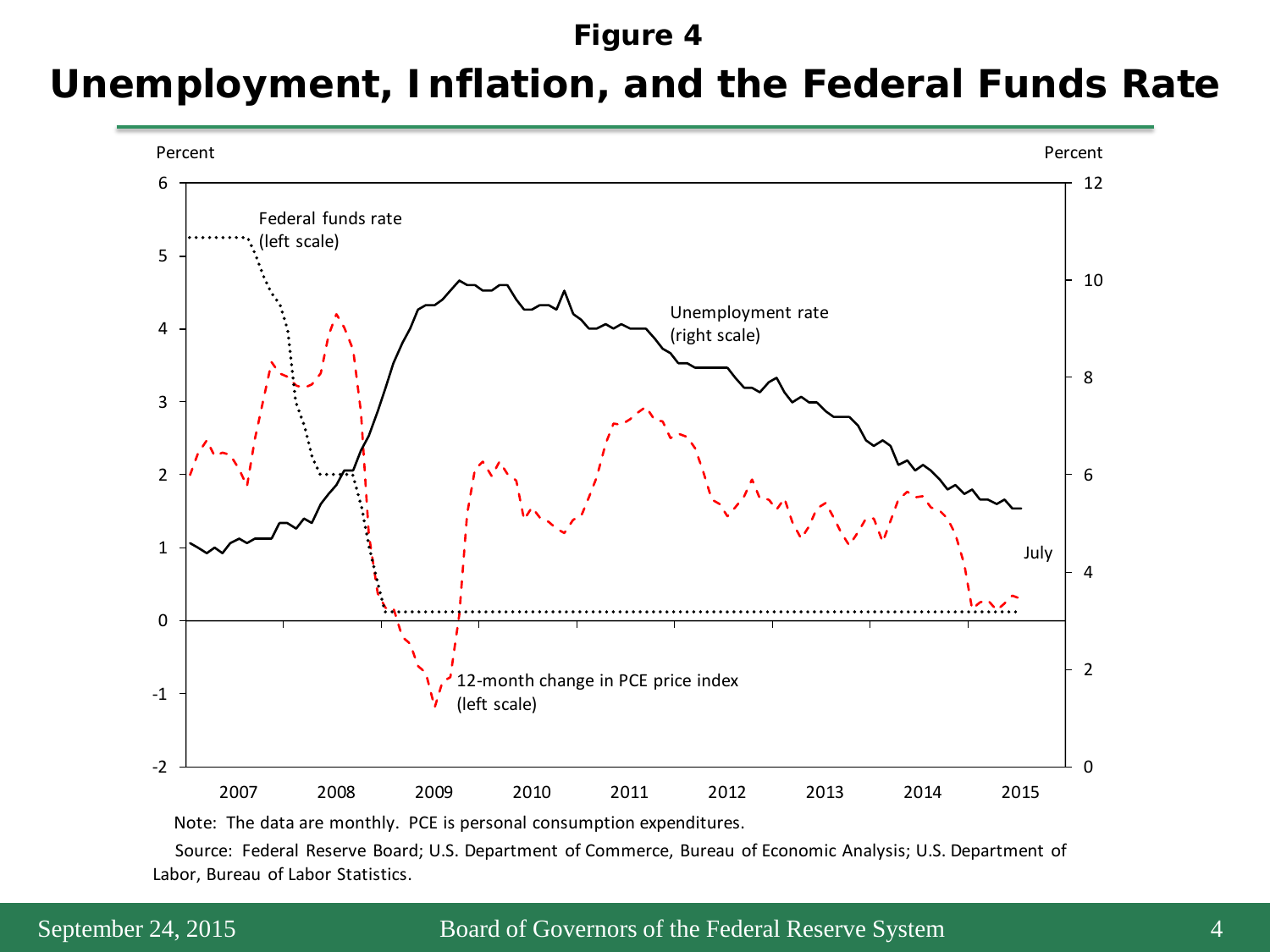# **Measures of Long-Run Expected Inflation and Trend Inflation**



Note: The data are quarterly.

Source: For households, median long-term expectations from the University of Michigan Surveys of Consumers; for professional forecasters, expectations derived from a survey conducted by Richard Hoey and from the Survey of Professional Forecasters, conducted by the Federal Reserve Bank of Philadelphia.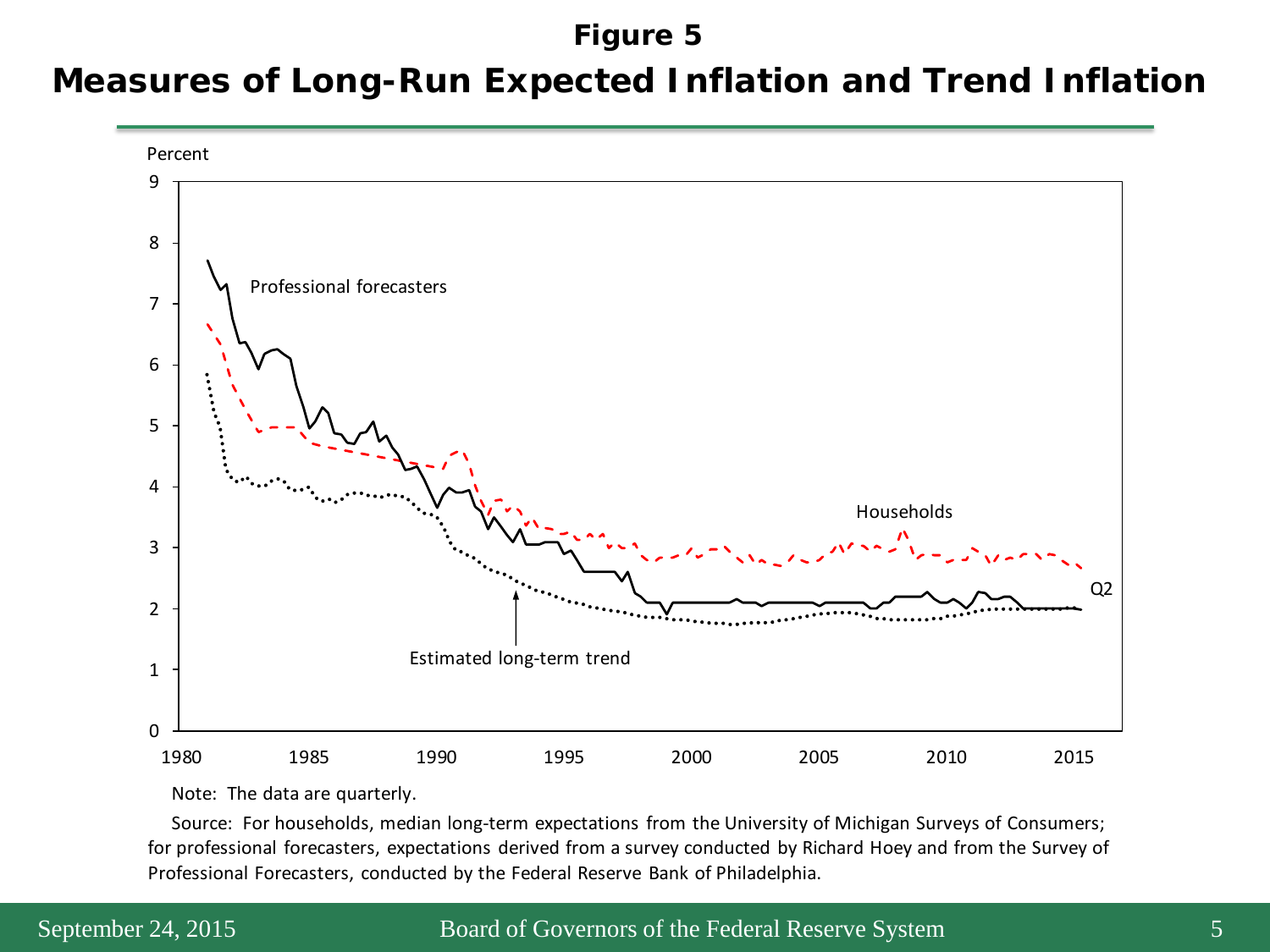# **Inflation Expectations and the Effect of an Import Price Increase**



### **A. Unanchored Inflation Expectations**



### **B. Anchored Inflation Expectations**



Source: Calculations by Federal Reserve Board staff based on calibrated inflation models.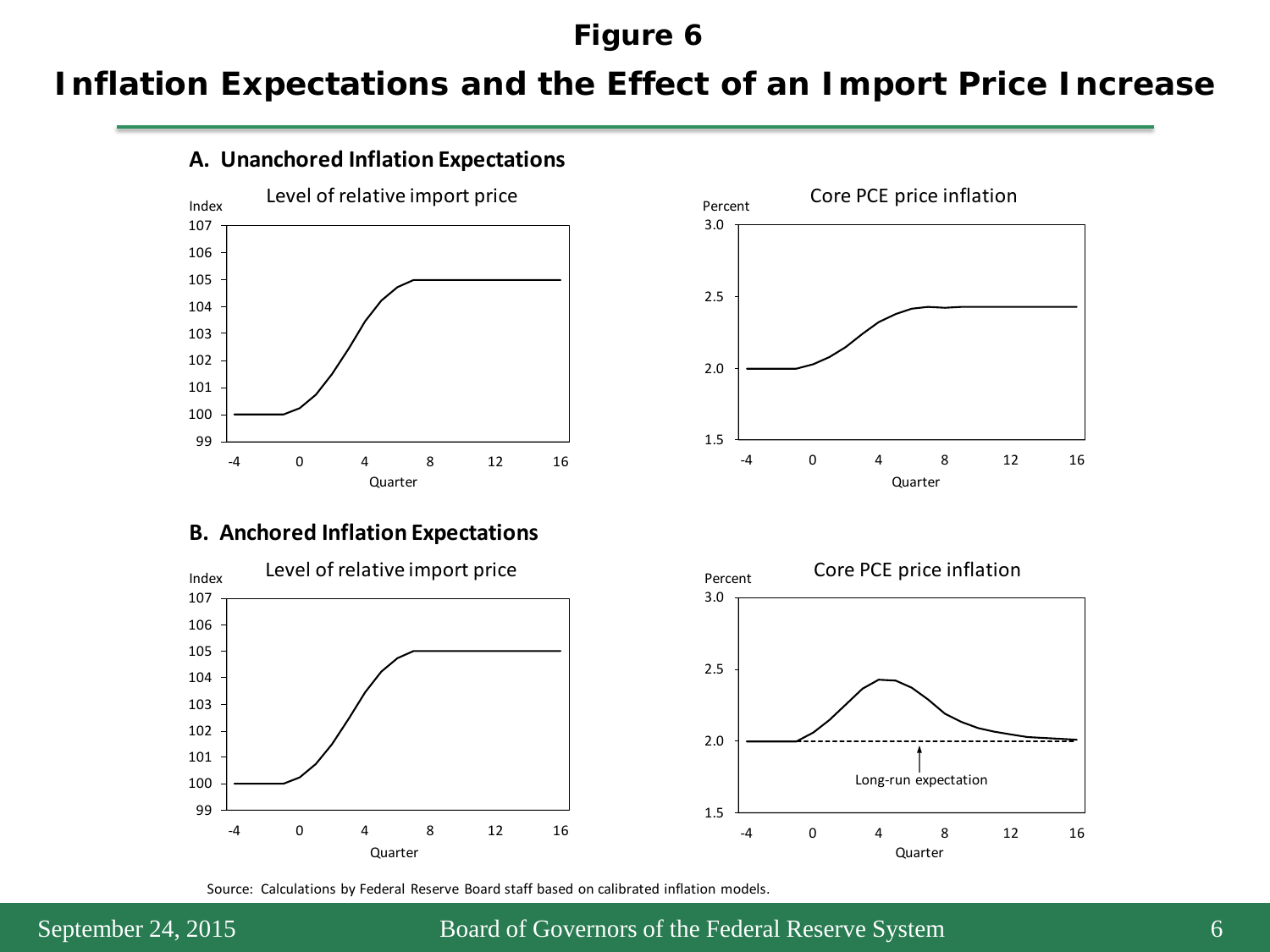# **Are Long-Run Inflation Expectations Anchored?**



Note: The data are quarterly. Inflation compensation is 5-year, 5-year-forward breakeven (2015:Q3 observation is July–August average). The data for households start in 1990:Q2, and those for inflation compensation start in 1999:Q1. TIPS is Treasury Inflation-Protected Securities.

Source: For households, median long-term expectations from the University of Michigan Surveys of Consumers; for professional forecasters, expectations derived from a survey conducted by Richard Hoey and from the Survey of Professional Forecasters, conducted by the Federal Reserve Bank of Philadelphia.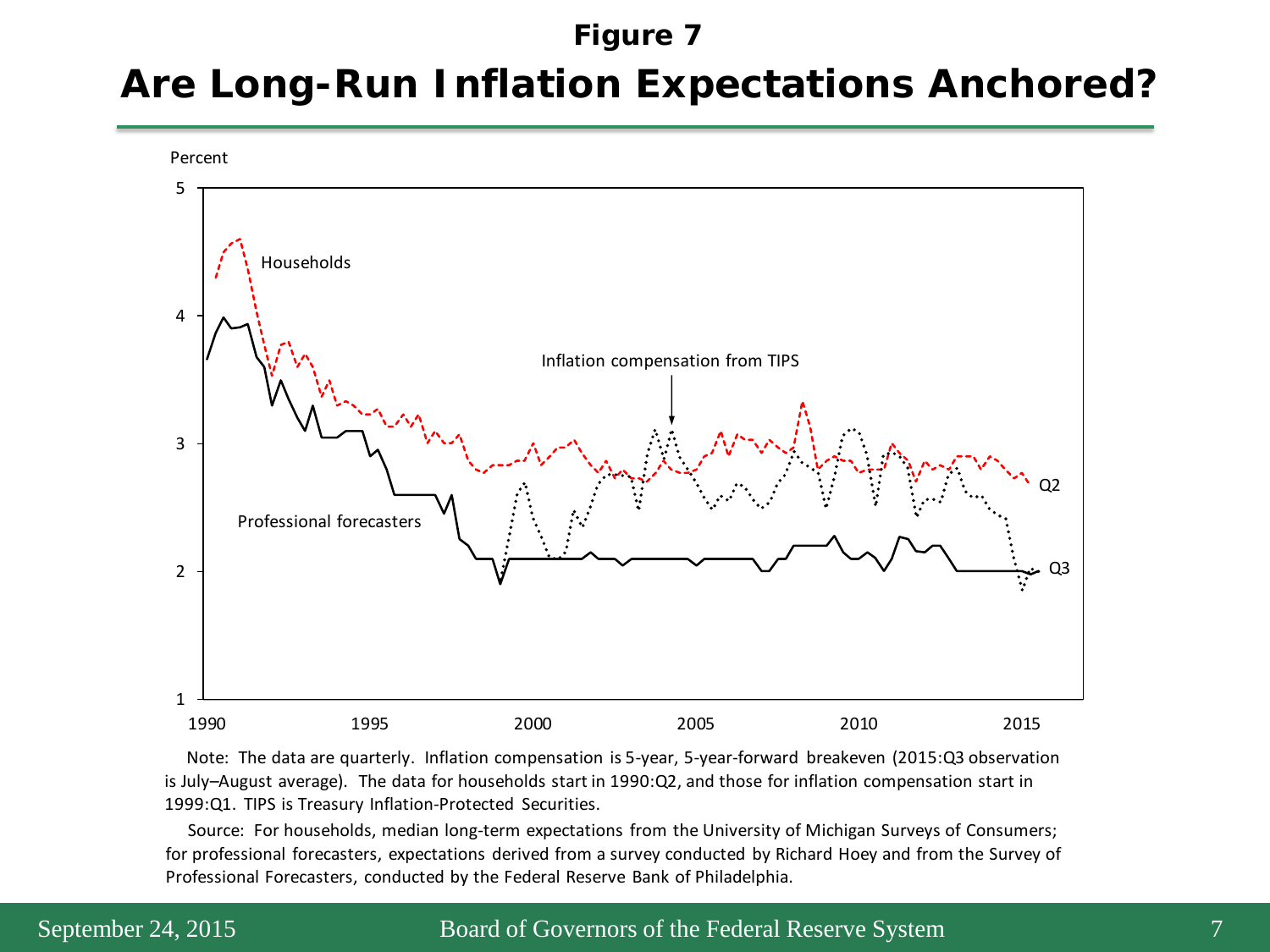# **Why Has PCE Inflation Fallen below 2 Percent?**



Relative energy prices **REP** Relative import prices **REP** Slack **ZZ2** Other factors  $\rightarrow$  Total shortfall

Note: Deviation of PCE inflation (fourth quarter to fourth quarter) from 2 percent, total and portion attributable to specific factors. Other factors includes the effects of changes in relative food prices. Source: Federal Reserve Board staff calculations. See the appendix for further details.